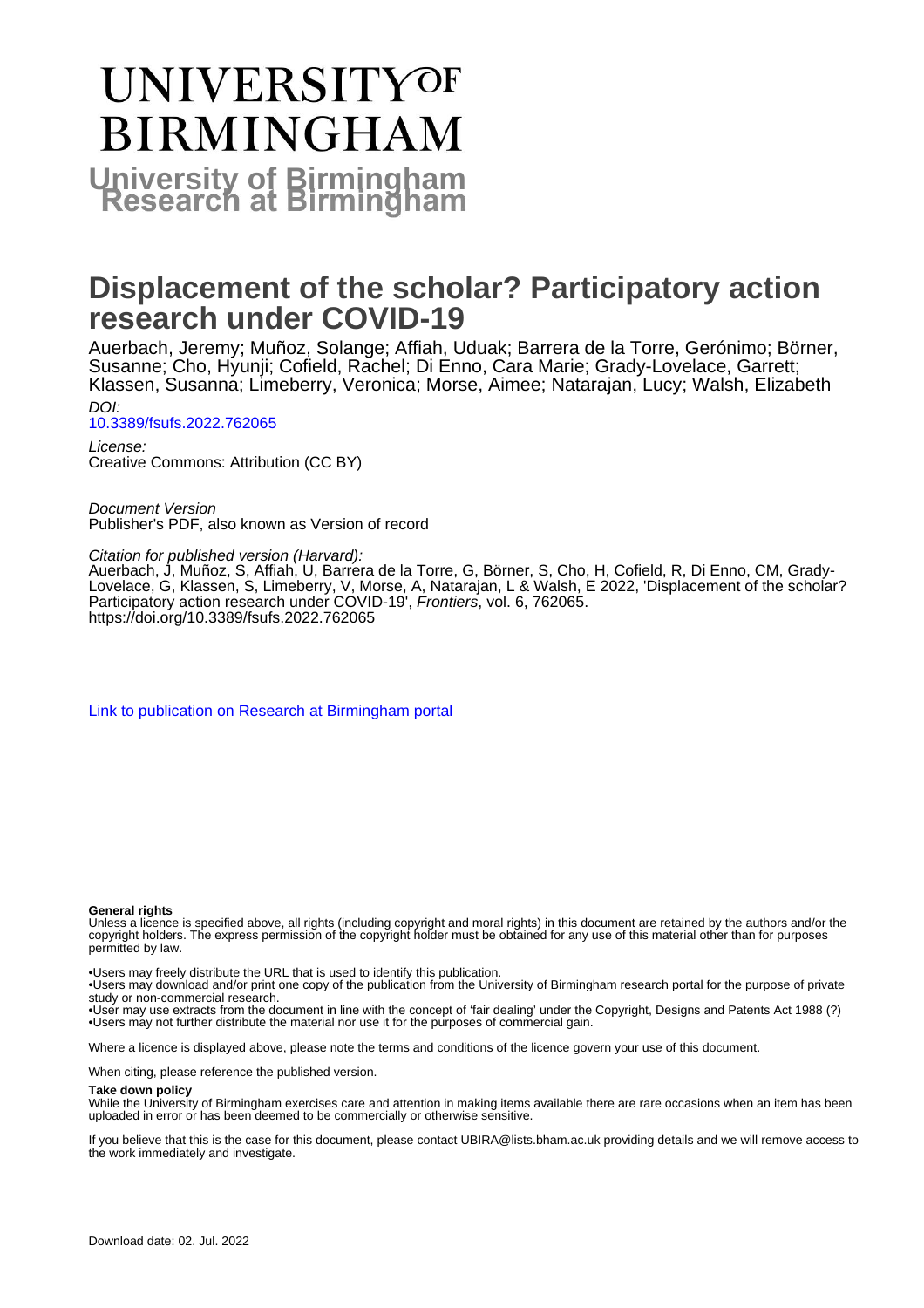



## Displacement of the Scholar? [Participatory Action Research Under](https://www.frontiersin.org/articles/10.3389/fsufs.2022.762065/full) COVID-19

Jeremy Auerbach $^{\prime\ast}$ , Solange Muñoz $^2$ , Uduak Affiah $^3$ , Gerónimo Barrera de la Torre $^4$ , Susanne Börner<sup>5</sup>, Hyunji Cho<sup>6</sup>, Rachael Cofield<sup>7</sup>, Cara Marie DiEnno<sup>8</sup>, Garrett Graddy-Lovelace<sup>9</sup>, Susanna Klassen<sup>10</sup>, Veronica Limeberry<sup>9</sup>, Aimee Morse<sup>11</sup>, Lucy Natarajan $^6$  and Elizabeth A. Walsh $^8$ 

<sup>1</sup> School of Natural and Built Environment, Faculty of Engineering and Physical Sciences, Queen's University Belfast, Belfast, United Kingdom, <sup>2</sup> Department of Geography, College of Arts and Sciences, The University of Tennessee, Knoxville, Knoxville, TN, United States, <sup>3</sup> School of Geographical and Earth Sciences, University of Glasgow, Glasgow, United Kingdom, <sup>4</sup> Lozano Long Institute of Latin American Studies, University of Texas at Austin, Austin, TX, United States, <sup>5</sup> School of Geography, Earth and Environmental Sciences, College of Life and Environmental Sciences, University of Birmingham, Birmingham, United Kingdom, <sup>6</sup> School of Planning, Bartlett Faculty of the Built Environment, University College London, London, United Kingdom, <sup>7</sup> Department of Geography and Anthropology, Kennesaw State University, Kennesaw, GA, United States, <sup>8</sup> Center for Community Engagement to Advance Scholarship and Learning, University of Denver, Denver, CO, United States, <sup>9</sup> School of International Service, American University, Washington, DC, United States, <sup>10</sup> Institute for Resources, Environment and Sustainability, Faculty of Science, University of British Columbia, Vancouver, BC, Canada, <sup>11</sup> Countryside and Community Research Institute, University of Gloucestershire, Cheltenham, United Kingdom

#### **OPEN ACCESS**

#### Edited by:

Priscilla Claeys, Coventry University, United Kingdom

#### Reviewed by:

Jessica Duncan, Wageningen University and Research, Netherlands Georgina McAllister, Coventry University, United Kingdom

> \*Correspondence: Jeremy Auerbach [j.auerbach@qub.ac.uk](mailto:j.auerbach@qub.ac.uk)

#### Specialty section:

This article was submitted to Social Movements, Institutions and Governance, a section of the journal Frontiers in Sustainable Food Systems

> Received: 20 August 2021 Accepted: 14 January 2022 Published: 18 February 2022

#### Citation:

Auerbach J, Muñoz S, Affiah U, Barrera de la Torre G, Börner S, Cho H, Cofield R, DiEnno CM, Graddy-Lovelace G, Klassen S, Limeberry V, Morse A, Natarajan L and Walsh EA (2022) Displacement of the Scholar? Participatory Action Research Under COVID-19. Front. Sustain. Food Syst. 6:762065. doi: [10.3389/fsufs.2022.762065](https://doi.org/10.3389/fsufs.2022.762065)

The impact of COVID-19 on conducting research is far-reaching, especially for those scholars working for or alongside communities. As the pandemic continues to create and exacerbate many of the issues that communities at the margins faced pre-pandemic, such as health disparities and access to resources, it also creates particular difficulties in collaborative, co-developed participatory research and scholar-activism. These forms of community engagement require the commitment of researchers to look beyond the purview of the racialized capitalist and neoliberal structures and institutions that tend to limit the scope of our research and engagement. Both the presence of the researcher within the community as well as deep community trust in the researcher is required in order to identify and prioritize local, often counter-hegemonic forms of knowledge production, resources, and support networks. The pandemic and similar conditions of crises has likely limited opportunities for building long-term, productive relationships of mutual trust and reciprocity needed for PAR while communities refocus on meeting basic needs. The pandemic has now not only exacerbated existing disparities and made the need for engaged, critical and co-creative partnerships even greater, it has also abruptly halted opportunities for partnerships to occur, and further constrained funds to support communities partnering with researchers. In this paper we highlight accomplishments and discuss the many challenges that arise as participatory action researchers are displaced from the field and classroom, such as funding obstacles and working remotely. An analysis of experiences of the displacement of the scholar exposes the conflicts of conducting PAR during crises within a state of academic capitalism. These experiences are drawn from our work conducting PAR during COVID-19 around the globe, both in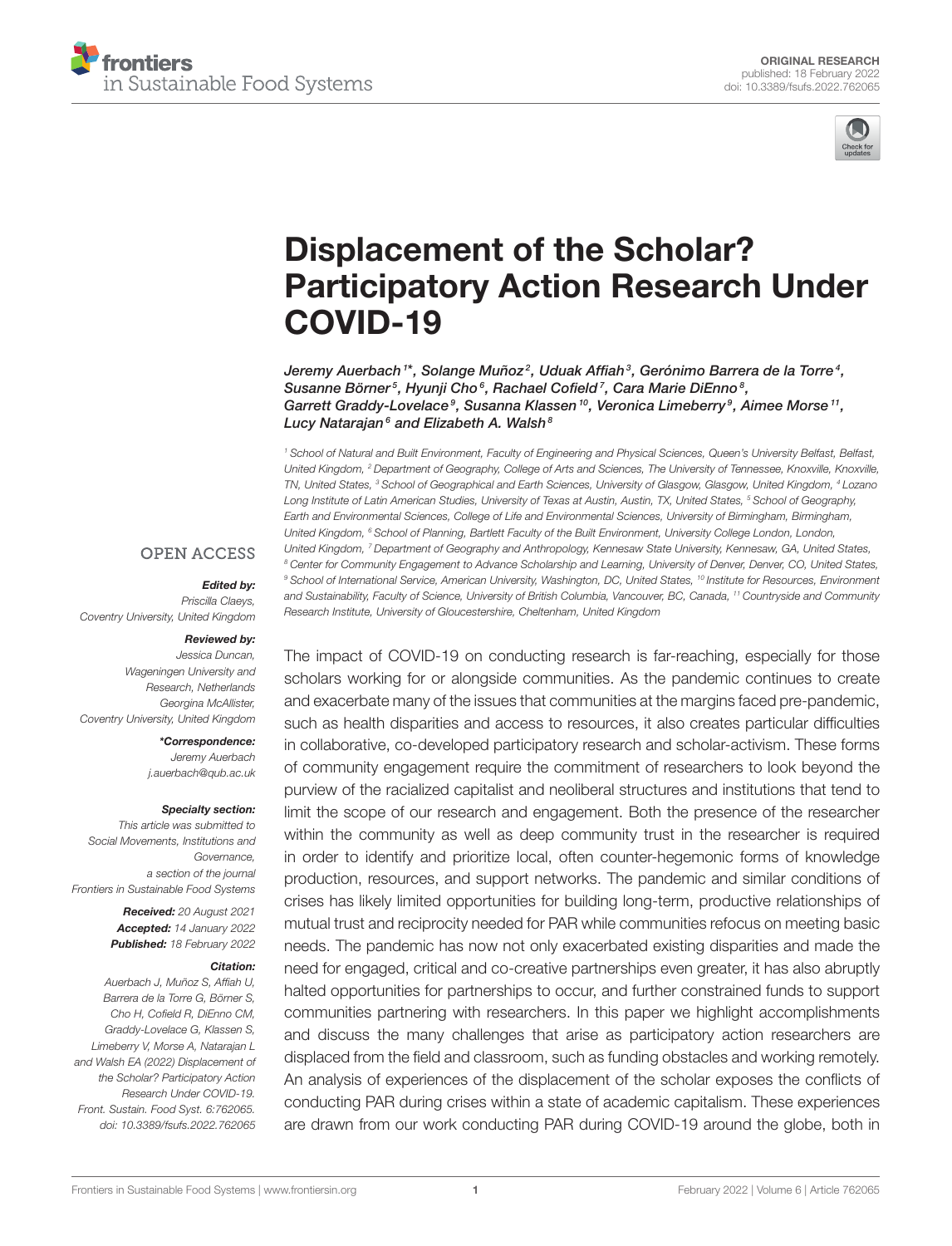urban and rural settings, and during different stages of engagement. From these findings the case is made for mutual learning from peer-experiences and institutional support for PAR. As future crises are expected, increased digital resources and infrastructure, academic flexibility and greater consideration of PAR, increased funding for PAR, and dedicated institutional support programs for PAR are needed.

Keywords: participatory action research, academic capitalism, COVID-19, community engagement, scholar activism, institutional support, participatory methodology, participation

#### INTRODUCTION

COVID-19 has been particularly effective at exposing and exacerbating inequality and injustices [\(Dorn et al., 2020\)](#page-14-0). Widening disparities in access to food, healthcare, and housing have resulted in increased rates of malnourishment and homelessness, and exposed the classist, patriarchal, racialized and racist structures that often produce and maintain these disparities. Rates of hunger are doubling around the world, even in wealthy countries like the U.S., where many communities continue to experience food insecurity. Income and wealth inequalities have likewise grown and exacerbated the commodification and financialization of housing resulting in increased housing precarity and homelessness. Meanwhile, the climate crisis also continues to worsen and wreak havoc in many parts of the world, producing new forms of precarity and uncertainty in some neighborhoods, while others already on the edge become more vulnerable.

Community resilience to crises is rooted in deep and trusting relationships and ecological knowledge (Gómez-Baggethun et al., [2012;](#page-14-1) [Aldrich and Meyer, 2015\)](#page-13-0), and the COVID-19 pandemic has been particularly effective at disrupting and fracturing relationships, thereby challenging sources of community trust and resilience. As people have been required to quarantine or reduce movement outside, many have been isolated and displaced from their everyday lives, their communities, coworkers, and their families and friends. Scholars are no exception, and have also been displaced from their classrooms and students, along with their field sites and their research. This scholarly displacement is particularly salient with scholar activists and those involved with participatory action research (PAR) [\(Muñoz et al., 2021\)](#page-14-2). The displacement of the activist-scholar comes at a time when there is dire need for more action-research scholarship that centers on the knowledges and experiences of those communities on the frontlines of ecological, economic, and health crises—all raging in the wake of COVID-19 and other on-going crises, such as anthropogenic climate change. Yet, although inequalities and injustices laid bare under COVID have intensified activism in some instances around the world [\(Mendes, 2020;](#page-14-3) [Marshburn et al., 2021\)](#page-14-4), PAR has been significantly hampered during COVID-19. In other words, impacts of the pandemic have added urgency to the issues that communities are facing, while hindering relationships between the scholar and community, and disrupting PAR methodologies for many communities and researchers alike. The dynamic and collaborative nature of PAR and the sheer logistical challenges

that come with community-based research have also become more difficult during the pandemic.

Another challenge to PAR scholars that has been exacerbated by the COVID-19 crisis is the increasing neoliberalization of academic institutions. Over the last several decades, research and higher education models have been restructured toward privatization and commercialization, with focus on generating revenues, and managing professionals [\(Jessop, 2017,](#page-14-5) [2018\)](#page-14-6). This restructuring has inserted universities as players in the marketplace blurring the limits "between universities, the state, the non-profit sector, and the market" [\(Brackmann, 2015,](#page-13-1) p. 120; see also [Rhoades and Slaughter, 1997;](#page-14-7) [Münch, 2014\)](#page-14-8). Similarly, market-oriented financial practices have transformed the ways in which universities and academic institutions engage with communities and the emphasis given to communitybased projects, outreach and research. Neoliberalization has also formalized who can participate in these spaces of learning and how knowledge production occurs, with emphasis on knowledge as an economic asset and measured through quantitative metrics often in the form of number of publications and citations [\(Jover,](#page-14-9) [2020\)](#page-14-9).

Within this model, the significance of a college education has shifted from the promotion of a liberal arts education to one focused on preparing students to be "job-ready" upon graduation. As such, although service learning and community outreach programs have become increasingly commonplace in higher education institutions, they are often seen as a form of "professional development", used to enhance the college experience and help prepare students for the "real world", despite the narrative emphasis on "community" and "engagement" [\(Cantor et al., 2014;](#page-13-2) [Holley and Harris, 2018\)](#page-14-10). This practice recalls the history of using communities as "learning labs", where it was uncritically assumed that by sending out students to "do good", community benefits would be accrued. As such, community engagement and PAR, centered on cultivating genuine forms of co-production of knowledge and when done well,<sup>[1](#page-2-0)</sup> are often at odds with the capitalist model of commodified education and knowledge production. The values of solidarity and social justice that underpin PAR methodological approaches often conflict with and challenge economic priorities and neoliberal structures now increasingly promoted by academic institutions [\(Brackmann, 2015\)](#page-13-1).

<span id="page-2-0"></span> $1$ See https://organizingengagement.org/models/participatory-action-research[and-evaluation/](https://organizingengagement.org/models/participatory-action-research-and-evaluation/) for case studies of PAR conducted "done well".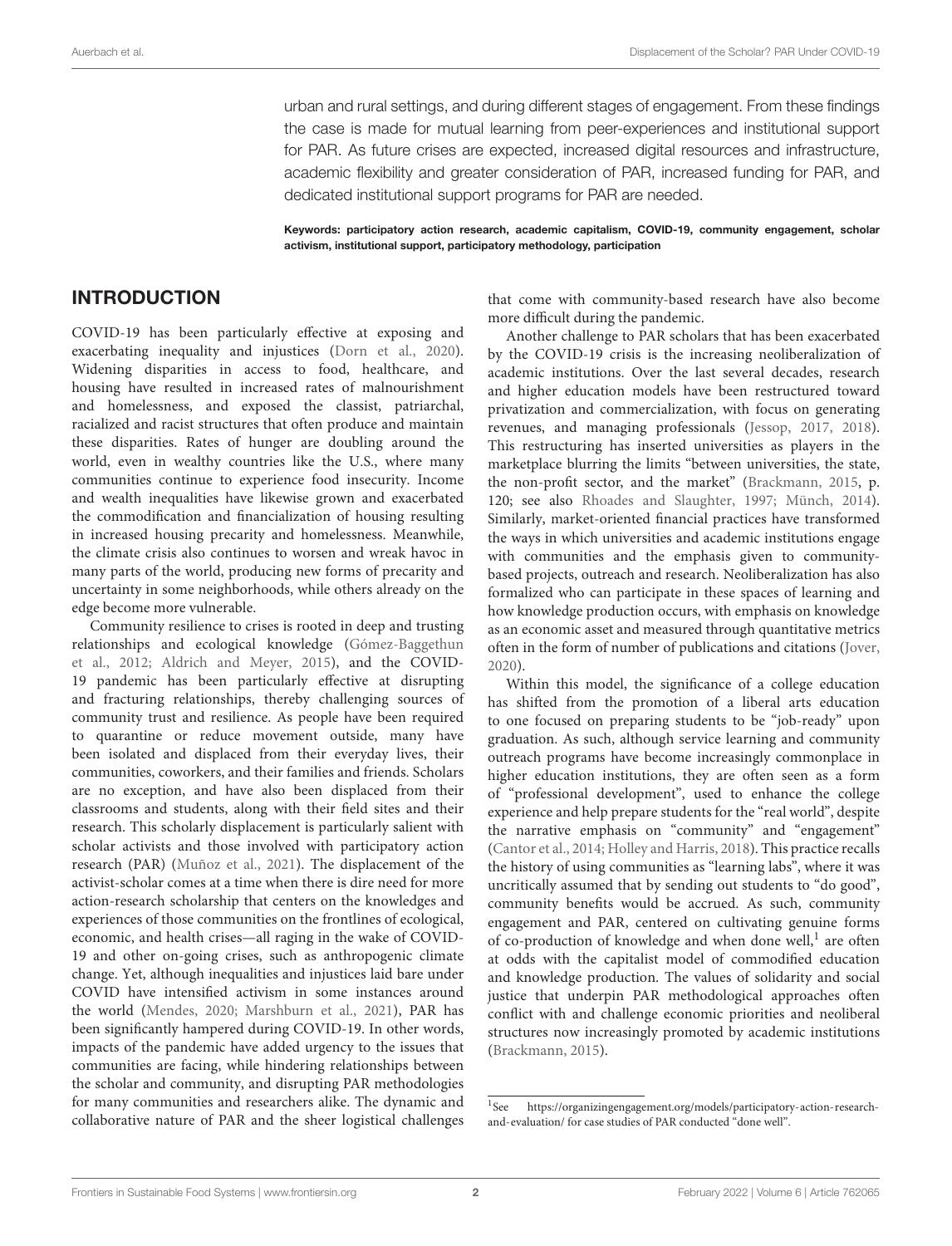While academic institutions continue to support PAR scholars in a number of ways, there is concern that this continuing shift toward academic capitalism and neoliberal restructuring limit opportunities for meaningful and radical collaboration between universities, researchers and communities (Ozias and Pasque, [2019\)](#page-14-11). These concerns are particularly relevant now, under COVID-19, which has challenged social and economic structures at all levels. How the COVID-19 crisis is exacerbating structural issues in the academy has begun to be identified in the literature, pointing to the emerging evidence that shows that the "coronavirus pandemic has (re)produced further academic inequalities," at all scales, particularly for early career academics [\(Davies et al., 2021,](#page-14-12) p. 3). There has been less engagement however, with the "intersection of community engagement and neoliberal policies, practices, and logics" [\(Brackmann, 2015,](#page-13-1) p. 116), which the current crisis is also affecting.

Drawing on our own experiences as PAR scholars under COVID-19, this paper reflects on the challenges and opportunities of doing PAR work during a pandemic crisis and lockdown, and the lessons learned during this period. The authors of this paper conducted a shared analysis of our nine PAR-based case studies during the COVID-19 pandemic to elucidate a range of experiences, including the institutional barriers and supports that impacted our work with and for the community. More specifically, we reflect on our displacement from these communities, the reliance on digital methodologies, and the role of the university in supporting PAR and promoting community engaged research and projects during the pandemic and within academic capitalism. Through this reflection on our experiences we identify and explore: (1) the temporalities of the impacts of the pandemic on PAR and (2) the academic institutional factors that have shaped PAR during the pandemic. The PAR projects included here showcase the strengths and weaknesses of working remotely and the impacts of the pandemic on the scholar. Not only has COVID-19 highlighted how PAR and scholar activism are more relevant and necessary than ever before, but it has also highlighted the need for broader academic and institutional support in anticipation of future crises.

### PAR Under Academic and Racial **Capitalism**

Over the last decades, research and higher education models have been restructured toward economic interests through privatization and commercialization, with a focus on generating revenue, and producing professionals for the market-place [\(Jessop, 2017,](#page-14-5) [2018\)](#page-14-6). A growing body of literature across disciplines has engaged with this restructurating, identifying the emergence of "academic capitalism" which portrays the advancement of entrepreneurial models in education and research, as well as the reduction of public resources (Rhoades and Slaughter, [1997;](#page-14-7) [Slaughter and Leslie, 2001\)](#page-15-0). This shift has resulted in new intermediating organizations that foster market-like behaviors, expand managerial capacity, and create new circuits of knowledge tied to capitalist logics [\(Metcalfe,](#page-14-13) [2010;](#page-14-13) [Jessop, 2017\)](#page-14-5). Community engagement and PAR—which are centered on cultivating forms of co-production of knowledge that critically address socio-economic hierarchies and promote values of solidarity and social justice—are often at odds with the commodified model of education and knowledge production [\(Brackmann, 2015\)](#page-13-1).

These structural issues emergent with academic capitalism have long been highlighted and challenged by Indigenous and Black scholars in both the decolonial and Black Radical Tradition. [Robinson \(1983\)](#page-14-14), in his influential work on the Black Radical Tradition, coined the term "racial capitalism" to argue that capitalism is inherently racialized, whereas, "Capital can only be capital when it is accumulating, and it can only accumulate by producing and moving through relations of severe inequality among human groups" [\(Melamed, 2015,](#page-14-15) p. 77). This inequality, vis-à-vis the historical and material structures of colonization, is predominantly based on a patriarchal system and the othering and racialization of specific peoples to support their exploitation. Indigenous scholar Leann Betasamosake Simpson points out that educational systems "are primarily designed to produce communities of individuals willing to uphold settler colonialism" [\(Simpson, 2014,](#page-15-1) p. 1). Furthermore, universities across the world are often physically built on the stolen land of Indigenous peoples, while historically excluding Black and Indigenous students, and perpetuating an ontology that erases and devalues Indigenous and Black knowledges [\(Freire, 1968;](#page-14-16) [Robinson, 1983;](#page-14-14) [McLaughlin and Whatman, 2011;](#page-14-17) [Simpson,](#page-15-1) [2014;](#page-15-1) [Mbembe, 2016\)](#page-14-18). These structures perpetuate patriarchal, racialized and colonial harms, which are then exacerbated and furthered by the exploitation of academic capitalism. Arguably, academic capitalism itself is built on the material histories of Black and Indigenous exclusion. These structures of inequality sever relationships by separating scholars from both these communities and their specific sites of knowledge production, hindering potential emancipatory collaborations and research pathways that can challenge these systems.

Gender and whiteness (and white supremacy) are imbricated in capitalism, and academic capitalism is no exception. The struggle against racism, patriarchy and capitalism in academia is longstanding and ongoing. Historically, groups such as women and Black, Indigenous, and other people of color (BIPoC) scholars have been marginalized by the power structures of academia. [Domosh \(2000\)](#page-14-19) outlines her transgressions of studying "women" as setting her back in terms of the job search. [Eaves \(2019\)](#page-14-20) reflects on the challenges inherent to examining feminist and gender geographies as well. She states that "our national undercurrent is materialized on stolen land, structured on white supremacy, and rooted in the rise of colonialism, imperialism and capitalist exploitation. That system must be continuously examined, critiqued, and dismantled from multiple analytical frames in order to advance struggles for justice and liberation, which are at the core of inquiry in feminist and gender geographies" (p. 1319).

It is on this foundation that the academy is built. Inequities in the Academy have been called out by many Black, Latinx, Indigenous, and critical scholars who argue that it perpetuates inequalities already present within society [\(Domosh, 2005;](#page-14-21) [Castañeda, 2018;](#page-14-22) [Eaves, 2019;](#page-14-20) [Kidman, 2020\)](#page-14-23). The pursuit of advanced degrees is expensive, causing students without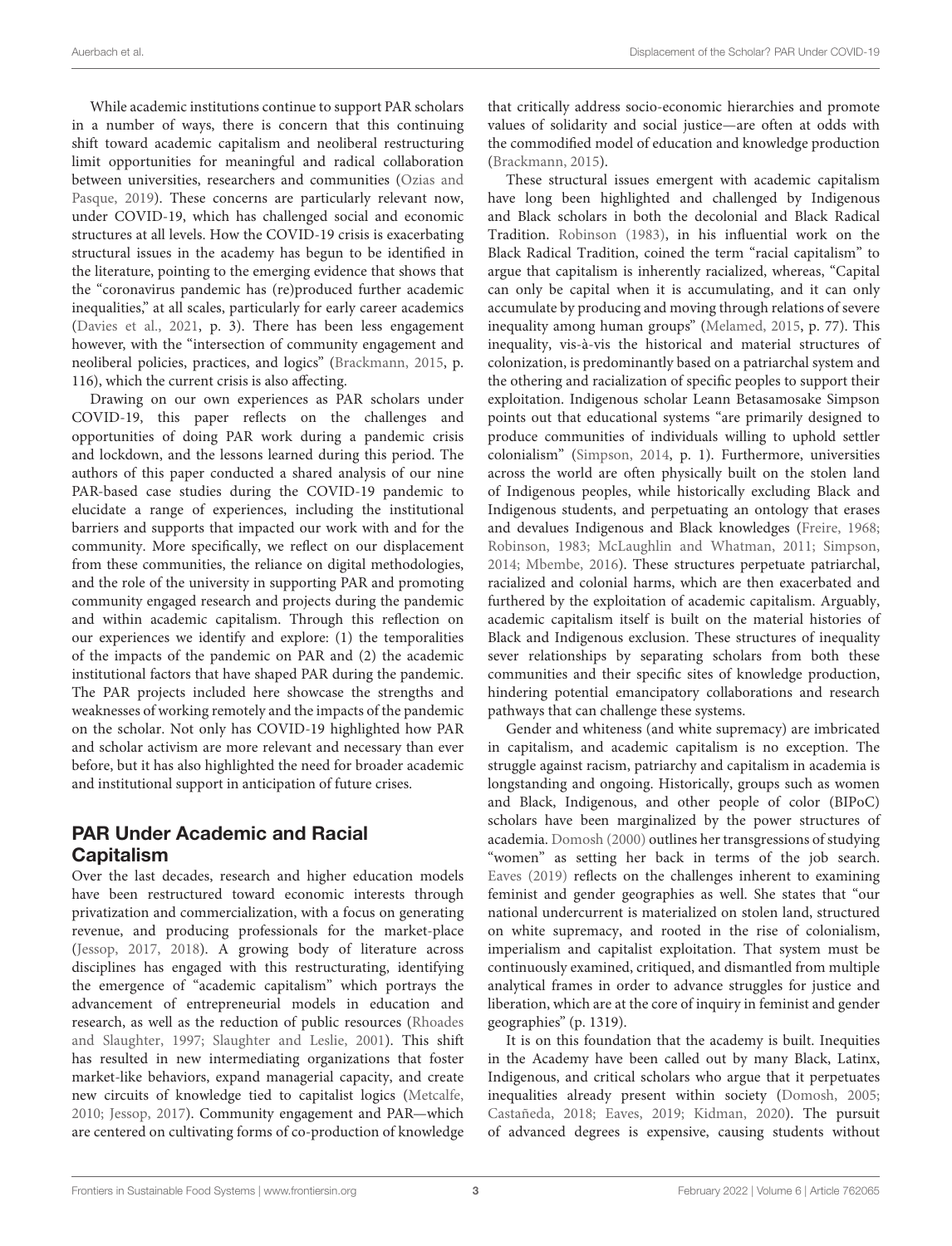generational wealth (often stemming from a historical lack of access and privilege) additional stress as they work as underpaid graduate assistants or are forced to self-fund their already underfunded research. [Hamilton](#page-14-24) [\(2020,](#page-14-24) p. 300) recalls the alienation she experienced in a discipline drenched in whiteness and colonialism. She notes that institutional calls to action against racist policing and declarations of solidarity with Black Lives Matter rang as virtue signaling. She refers to geography as "the realm of the white unseen" in reference to this lack of self-insight that the discipline has long practiced, not to mention the violence that the academy perpetuates against people of color, such as the tenure denial of deserving academics, most recently, as in the case of Nikole Hannah Jones at University of North Carolina, Chapel Hill and Cornell West at Harvard University.

In relation to PAR, scholars' connection to underserved, potentially vulnerable, and even invisible communities is not a given. Further, lack of university support for community-engaged work results in a loss of insight about the world that cannot be recouped through the workings of academic capitalism. [Oswin](#page-14-25) [\(2020\)](#page-14-25) points to a rising solidarity among "Others" that have been harmed by and marginalized by academia even among institutional calls for "diversity". Losing BiPoC, queer, and women scholars has resounding effects on the very knowledge claims that geography and other disciplines can make.

PAR is about collaborating with the community in all parts of the research (e.g., research design and knowledge production) and this is not compatible with relationships that extract, exploit, and exclude, i.e., supremacist and rigid hierarchical systems. When done well, PAR is directly counter to academic capitalism, and to the dominant power structures of the neoliberal university. It can disrupt formal, and unresponsive systems by challenging how an institution that is not egalitarian can be entrusted to conduct PAR and assist communities. As a result, PAR scholars working within the system often need to fight against internal pressures and funding priorities to have their work recognized, or they risk being displaced. The kinds of knowledge and power, such as local ecological knowledge and social capital, that support community and ecological resilience and regeneration in the face of major crises (e.g., pandemics, earthquakes, hurricanes, economic depressions), are the very kind that PAR scholars from diverse disciplines have practiced for decades, and even during the pandemic [\(Macaulay, 2017\)](#page-14-26).

The neoliberal university limits those opportunities and the kinds of partnerships and projects that advance social justice and socio-ecological resilience. Declining state support for public services has put pressure on universities to simultaneously espouse a public good mission, and to extract what returns they can through academic capitalism practices (Rhoades and Slaughter, [1997;](#page-14-7) [Brackmann, 2015\)](#page-13-1). For example, in the U.S. there are 112 public universities that receive federal funding to benefit society through teaching, research, and extension. While these land-grant universities are tasked with reducing economic and health inequalities, measuring success of faculty and programs only entails counting publications, citations, external funding awards, and patents [\(Gavazzi, 2020\)](#page-14-27). Additionally, the dismantling of humanity departments and programs, and a shift by the National Science Foundation (NSF) to focus on economics, health, and national defense while stating that "research that is predominantly post-modern, post-structural, humanistic etc. is not a good fit" demonstrate only some of the many restrictions and limitations on research that are currently in place under an academic capitalist model [\(Eaves, 2019\)](#page-14-20).

[James et al. \(2021\)](#page-14-28) argue that the COVID-19 pandemic presents an opportunity for a collective stock-taking, in which actors and stake-holders reconsider policy responses and pursue alternative, community-focused approaches. These approaches are essential in addressing issues of equity and power, affecting policy and providing communities with opportunities to contribute to an inclusive process that is cognisant of their needs [\(Afifi et al., 2020\)](#page-13-3). By embedding ourselves with and within the many social justice movements and struggles, and working in traditionally marginalized communities, many of which have been highly impacted by the pandemic and lockdown, due in part to the failures, gaps or absence of government programs and support, PAR scholars can both contribute to and draw from this crisis moment and the community struggles and demands happening in different parts of the world. Along this same vein, PAR scholars have a unique opportunity to use this moment of crisis to consider research goals, the academic and funding structures within which they do research, and the ways in which our research and teaching roles can further challenge the neoliberal capitalist model. The COVID crisis has created a unique opportunity for people and societies to reconsider their lives. As people and communities leave their jobs, conduct labor strikes, demand social and racial justice, and push for better climate regulations, we in academia can also challenge the increasing neoliberalization of our institutions, and instead demand more accountability and institutional responsibility to the communities and societies in which our institutions are based.

#### Building Community Resilience in the Face of Crises Through PAR

Building strong interpersonal relationships and high levels of trust with community members is central to scholars undertaking PAR [\(Hall et al., 2021;](#page-14-29) [Mokos, 2021\)](#page-14-30). Participatory action-oriented community-engaged research requires an ethical commitment to the communities with whom we work; we must remain reflexively critical of our positions within the research and the influence of asymmetrical power relations inherent in the relationships we develop [\(Mokos, 2021\)](#page-14-30). Despite these clear objectives, PAR is inherently messy and complex. Many of us work in communities that have experienced historical and ongoing structural forms of racism, marginalization, poverty and violence. For many communities, experiencing crisis or living with severe precarity and uncertainty was already part of daily life. In these contexts, PAR researchers, as (often) elite outsiders, need time to build relationships, understand community needs and demands, and learn to listen for what might go unsaid.

Crisis events like COVID-19 are shocking disturbances which can put these relationships at risk, lead us to reconsider our positionality in the context of emerging issues, and isolate the researcher from organizations and communities. Despite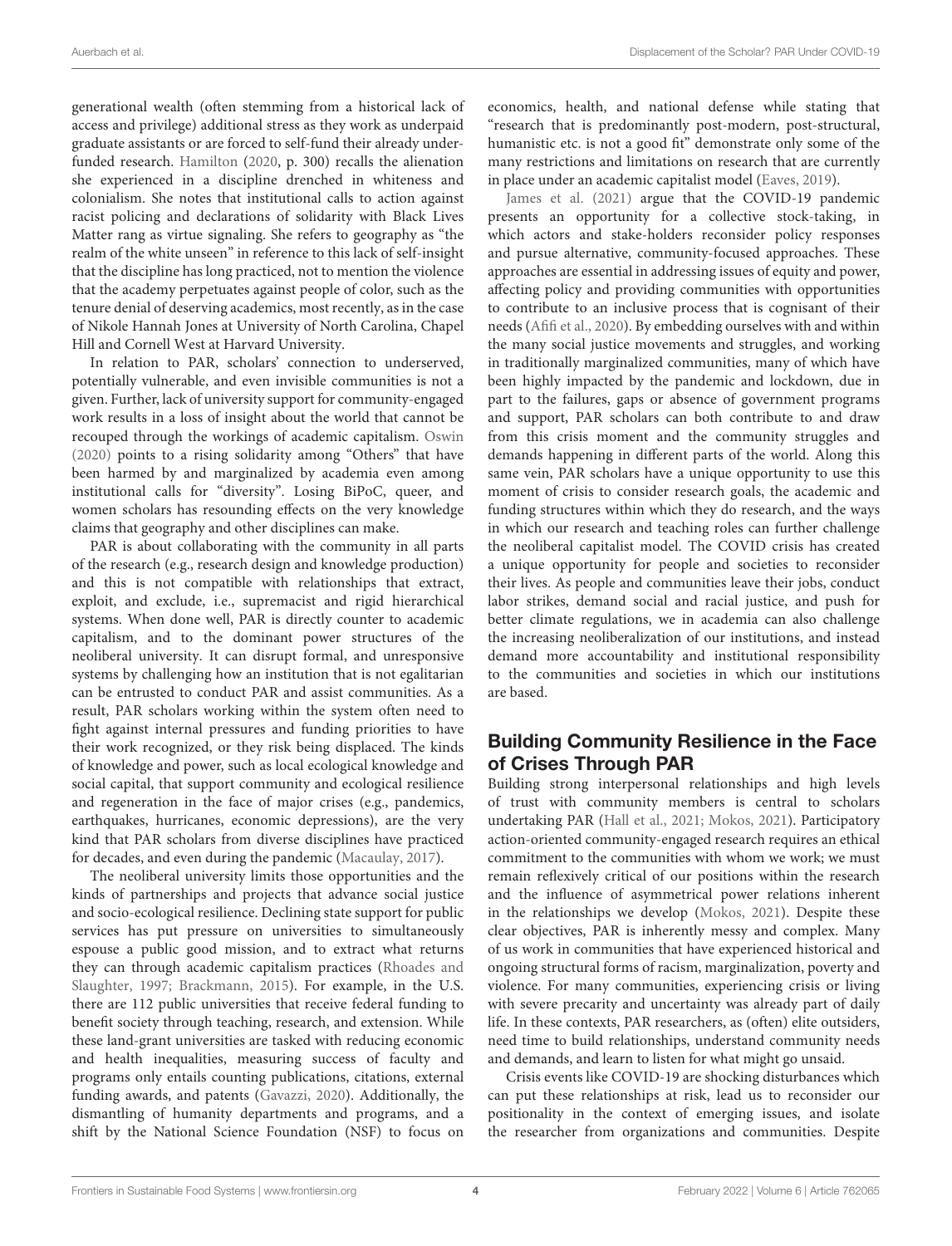these challenges, scholars have argued that community-based participatory action research remains one of the most effective ways to conduct research during periods of crisis [\(Afifi et al.,](#page-13-3) [2020\)](#page-13-3). While important questions must be asked regarding the vulnerability of the groups with which we may be conducting research [\(Hall et al., 2021\)](#page-14-29), when done well, PAR can engage with vulnerable communities during these periods in order to overcome issues of equity and power [\(Afifi et al., 2020\)](#page-13-3). Indeed, in many disaster situations communities themselves provide a knowledgeable network able to mobilize and react to the situation they face in effective ways [\(Schoch-Spana et al.,](#page-15-2) [2007;](#page-15-2) [Cho et al., 2021\)](#page-14-31). PAR scholars can both provide support through relationships and partnerships, as well as through knowledge and data production. These relationships can in turn help to improve civic preparedness for disasters by creating opportunities for communities to contribute to preparedness policy and its implementation [\(Schoch-Spana et al., 2007\)](#page-15-2).

The requirement to remain socially-distant and protect community members presented a significant challenge to building the trust and close collaborations at the core of PAR. To overcome this challenge and continue advancing scholarship requires a sudden reliance on digital technology such as video conferencing to facilitate meetings with community members and organizations, which significantly alters the nature of scholar community interactions. Embracing these innovative methods requires establishing the capacity for both researchers and participants to work with the necessary tools and to give appropriate regard to the ethical and privacy issues associated with the use of such technologies (e.g., [Nguyen et al., 2020\)](#page-14-32). Hall et al. [\(2021\)](#page-14-29) have argued that the digital divide is less about a country's wealth and more about the communities whose digital knowledge and usage practices were already less than optimal before COVID-19. This point is further reiterated by Lourenco and Tasimi [\(2020\)](#page-14-33) who recognize that the COVID-19 pandemic has ushered in a reliance on digital and online measures to gather data and as a result has excluded many different communities.

In these contexts, collective power is built through awareness, reciprocity, and strong relationships of trust that community members create with each other, organizations, scholars and other institutions. Through these practices and partnerships, communities can creatively and cooperatively resource needs for security, belonging, and dignity, and cultivate resilience [\(Haines, 2019\)](#page-14-34). This is the kind of knowledge and power through which resilient communities have created robust structures of mutual aid, community land trusts, and cooperative enterprise that have operated outside of oppressive, supremacist power regimes. Community-partnered research helps document racist discrimination [\(Orozco et al., 2018\)](#page-14-35), while original research codesigned and co-authored with frontline community leaders [\(Fagundes et al., 2020\)](#page-14-36) serves to inform movements and support their outreach for more accountable policy [see Rural Coaltiion's USDA Climate Comments (see text footnote 1), which use original maps and findings from [Fagundes et al., 2020\]](#page-14-36). Community resilience research finds that indicators such as local and traditional ecological knowledge, strength of social networks, and degree of place attachment have all been tied directly to adaptation capacity in the face of disaster [\(Koh and Cadigan,](#page-14-37)

[2008;](#page-14-37) [Wind and Komproe, 2012;](#page-15-3) [Prior and Eriksen, 2013;](#page-14-38) [Martin et al., 2017;](#page-14-39) [Houston, 2018\)](#page-14-40). This knowledge is emplaced (e.g., in particular geographies), embedded (within particular communities, cultures, and social networks), and embodied (in the lived experience of human beings living in diverse physical bodies). PAR methodologies are designed to cultivate these forms of emplaced, embedded, and embodied knowledge and build collective power. These partnerships and methodologies therefore rely on working on the ground, in the community, being seen by community members and also working closely with them.

#### METHODS AND CASE STUDIES

In order to identify (1) the temporalities of the impacts of the pandemic on PAR and (2) the academic institutional factors that have shaped PAR prior and during the pandemic, we drew from a diverse set of PAR projects that we conducted (or attempted to conduct).[2](#page-5-0) The resulting author team is composed of a group of scholar activists bound not by a specific project, but by a shared vision of academia as an asset for the community (**[Table 1](#page-6-0)**). Calls for case studies were placed on several online email lists<sup>[3](#page-5-1)</sup> and shared between personal networks. Authors' work is with and for diverse communities, such as migrant farmworkers, Indigenous and queer communities, youth in the urban periphery, and urban housing coalitions. These communities are located in the global North (Canada, UK, and the US) and the South (Brazil, Mexico, and Peru). The projects were at different stages of development when the pandemic started, and include projects that were initiated during the pandemic. The authors make up a group of international scholars at different career stages (students, research staff, and early, mid-career faculty), from a representative set of institutes (teaching, research, small, and large). Our methodological approaches were equally diverse, and include a wide ranging set of tools to meet the needs expressed by our community partners, such as interviews, focus groups, participant observation, and digital, community and participatory mapping techniques.

These methodological approaches were impacted by the pandemic in different ways and in varying degrees (see **[Table 1](#page-6-0)**). Over the course of several months, we individually and collectively (through digital meetings) reflected on our experiences conducting PAR during the pandemic. Several themes emerged; such as methodological issues and successes of conducting PAR remotely, the heterogeneous effects of the pandemic on scholars due to their positionality, and the

<span id="page-5-0"></span> $2$ Note that several of the authors have personal experience with COVID-19, as family, friends, or themselves contracted COVID-19 prior to or during the writing of this manuscript.

<span id="page-5-1"></span><sup>&</sup>lt;sup>3</sup>The email lists used to advertise the call include: the Critical Geography listserv crit-geog-forum@jiscmail.ac.uk, the Participatory Geographies Research Group of the Royal Geographic Society listserv pygywg@jiscmail.ac.uk, the Scholar Activist listserv scholaractivists@lists.riseup.net, the Community Geographies Collaborative [https://cgcollaborative.org/,](https://cgcollaborative.org/) and the American Association of Geographers Food and Agriculture Specialty Group's Food Justice Scholar-Activist/Activist-Scholar Community of Practice [https://gfasg.wordpress.com/](https://gfasg.wordpress.com/activist-scholarship/) [activist-scholarship/.](https://gfasg.wordpress.com/activist-scholarship/)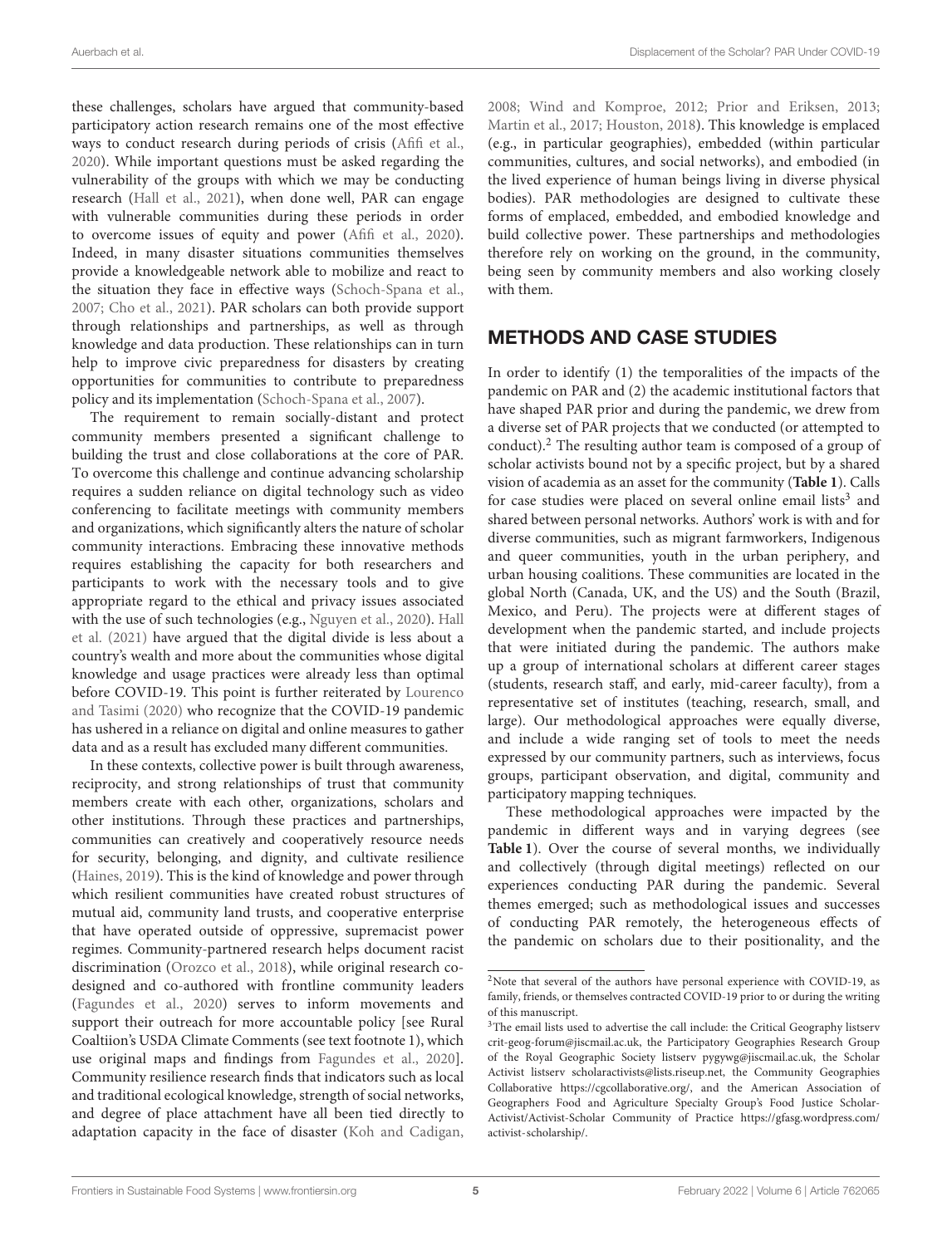<span id="page-6-0"></span>

| Case study                                                                                                                       | Community<br>location(s)                              | Type of<br>study                                           | <b>Type of PAR</b>                                                                                                          | <b>Research design</b><br>pre-COVID-19                                                                                                                                                                                                                                             | <b>Research design</b><br>during/post-COVID-<br>19                                                                                                                                                                                         | <b>COVID impact</b>                                                                                                                                                                                                                                                                                                                                                                                     | <b>Related works</b>   | Investigator(s)                                                                |
|----------------------------------------------------------------------------------------------------------------------------------|-------------------------------------------------------|------------------------------------------------------------|-----------------------------------------------------------------------------------------------------------------------------|------------------------------------------------------------------------------------------------------------------------------------------------------------------------------------------------------------------------------------------------------------------------------------|--------------------------------------------------------------------------------------------------------------------------------------------------------------------------------------------------------------------------------------------|---------------------------------------------------------------------------------------------------------------------------------------------------------------------------------------------------------------------------------------------------------------------------------------------------------------------------------------------------------------------------------------------------------|------------------------|--------------------------------------------------------------------------------|
| Equitable<br>development<br>planning to fight<br>urban<br>displacement in a<br>US city                                           | US city                                               | Participatory<br>action<br>research,<br>policy<br>advocacy | Community<br>engaged<br>participatory<br>mapping and data<br>analysis,<br>collaborative policy<br>development               | Interviews, mixed-methods                                                                                                                                                                                                                                                          | Digital communication,<br>quantitative analysis                                                                                                                                                                                            | Increased housing precarity for<br>community members. Reduced<br>community engagement, unable<br>to visit communities, and loss of<br>interviewing opportunities                                                                                                                                                                                                                                        | Muñoz et al.<br>(2021) | Jeremy<br>Auerbach,<br>Solange<br>Muñoz,<br>Elizabeth<br>Walsh, Alex<br>Cooper |
| Impact of<br>community-based<br>forest<br>conservation and<br>management in<br>Indigenous and<br>campesino<br>communities        | Oaxaca (MX)                                           | Forestry<br>policies<br>analysis,<br>commons<br>management | Community<br>engaged<br>participatory<br>mapping                                                                            | Interviews, participant<br>observation, participatory<br>mapping, archive,<br>videography                                                                                                                                                                                          | Reaserch stopped                                                                                                                                                                                                                           | Community research stopped,<br>unable to visit communities, and<br>documentary film production<br>delayed                                                                                                                                                                                                                                                                                               |                        | Geronimo<br>Barrera                                                            |
| Youth everyday<br>experiences and<br>adaptive practices<br>to resource<br>scarcity (food,<br>water, energy) and<br>disaster risk | Sao Paulo<br>(BR)                                     | Participatory<br>youth action<br>research                  | Youth-led<br>community<br>engagement (aged<br>12-18) and<br>co-production of<br>knowledge,<br>reflection-action<br>approach | Face-to-face university<br>extension course<br>implemented at two<br>community social centres,<br>including activities such as<br>youth-led community walks,<br>photo-voice, participatory<br>risk mapping, community<br>theatre, community journal,<br>multi-stakeholder dialogue | Online university<br>extension course<br>delivered through<br>online groups, including<br>photo-voice, videos,<br>introduction to digital<br>risk mapping, weekly<br>assignments, online<br>group discussions and<br>individual interviews | Suspension of research for<br>several months. The project was<br>adapted into an online format<br>however, the community social<br>centres struggled with digital<br>exclusion before they received<br>the necessary equipment.<br>Digital exclusion of vulnerable<br>youth (lack of access to phones<br>or internet) also remained a key<br>issue over the entire course of<br>project implementation. | Börner (2021)          | Susanne<br>Börner                                                              |
| <b>Civil Soceity</b><br>Organisations in<br>the UK                                                                               | Several UK<br>cities (New<br>Castle,<br>London, etc.) | Planning<br>policy<br>recommendation                       | Community<br>engagement                                                                                                     | Focus group meetings,<br>Qualitative analysis                                                                                                                                                                                                                                      | Online survey,<br>documentary analysis                                                                                                                                                                                                     | Reduced community<br>engagement, change of the<br>type of research methods                                                                                                                                                                                                                                                                                                                              | Cho et al. (2021)      | Lucy Natarajan,<br>Elisabeta Ilie,<br>Hyunji Cho                               |
| Queer<br>Displacement in<br>Atlanta, GA and<br>Queer Burlesque                                                                   | Atlanta,<br>Georgia (US)                              | Ethnographic<br>and<br>observational                       | Participant<br>observation                                                                                                  | Interviews, Participant<br>Observation, Archival                                                                                                                                                                                                                                   | Remote interviews                                                                                                                                                                                                                          | Social connections &<br>community events were<br>cancelled during the pandemic<br>and libraries and archives were<br>closed, making gathering<br>resources difficult. Mental health<br>impacts from isolation.                                                                                                                                                                                          | Cofield (2021)         | Rachael Cofield                                                                |
|                                                                                                                                  |                                                       |                                                            |                                                                                                                             |                                                                                                                                                                                                                                                                                    |                                                                                                                                                                                                                                            |                                                                                                                                                                                                                                                                                                                                                                                                         |                        | (Continued)                                                                    |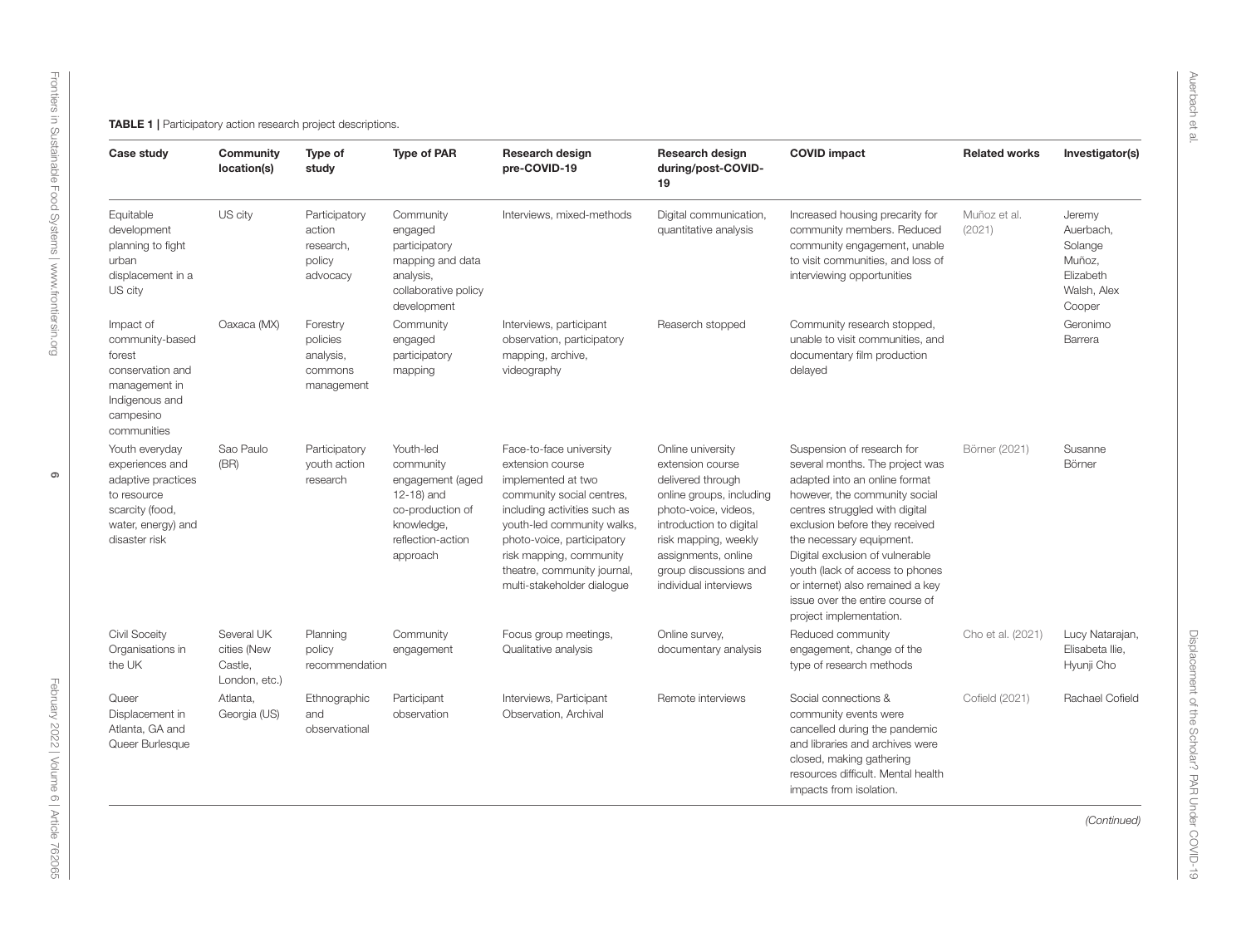| Case study                                                                                                                         | Community<br>location(s)                              | Type of<br>study                                                                                         | <b>Type of PAR</b>                                                           | Research design<br>pre-COVID-19                                                                                                                              | Research design<br>during/post-COVID-<br>19                                                                                                                                                                            | <b>COVID impact</b>                                                                                                                                                                                                                                                                                                                                                                                                        | <b>Related works</b>                                         | Investigator(s)                                       |
|------------------------------------------------------------------------------------------------------------------------------------|-------------------------------------------------------|----------------------------------------------------------------------------------------------------------|------------------------------------------------------------------------------|--------------------------------------------------------------------------------------------------------------------------------------------------------------|------------------------------------------------------------------------------------------------------------------------------------------------------------------------------------------------------------------------|----------------------------------------------------------------------------------------------------------------------------------------------------------------------------------------------------------------------------------------------------------------------------------------------------------------------------------------------------------------------------------------------------------------------------|--------------------------------------------------------------|-------------------------------------------------------|
| The Valverde<br>Movement Project                                                                                                   | Valverde<br>neighborhood,<br>Denver,<br>Colorado (US) | Mobility<br>planning                                                                                     | Community<br>engagement, story<br>mapping                                    | N/A (started during COVID)                                                                                                                                   | Mixed methods                                                                                                                                                                                                          | Challenges in developing<br>relationships of trust and<br>reciprocity, however the breadth<br>of academic and mobility<br>collaborators able to be reached<br>was enhanced because of the<br>online environment                                                                                                                                                                                                            | https://bit.ly/Valver<br>deMovementProjec Walsh, Cara<br>121 | Elizabeth A.<br>Marie DiEnno                          |
| Disparity to parity:<br>Balancing the<br>scales of<br>agricultural policy<br>for justice &<br>resilience                           | <b>US</b>                                             | Agricultural<br>policy,<br>synthesis,<br>analysis,<br>advocacy                                           | Frontline<br>Grassroots<br>Coalition-led<br>action-research<br>collaboration | Plans for an in-person<br>write-shop and rural<br>farm/border/community<br>organization field site visits;<br>applied for 3 USDA NIFA<br>grants (not funded) | Digital communication,<br>collaboration, and<br>co-authorship; the new<br>website<br>(disparitytoparity.org) as<br>hub for collective work,<br>with in-kind pro-bono<br>assistance                                     | Added urgency to the topic of<br>food/farm/land/labor/racial<br>injustice in agricultural systems<br>and policies                                                                                                                                                                                                                                                                                                          | disparitytoparity.org                                        | Garrett Graddy-<br>Lovelace                           |
| Fairness, migrant<br>justice & the<br>organic movement<br>in Canada                                                                | BC/Canada                                             | Participatory<br>Action<br>Research.<br>Collaborative<br>Scholar-<br>Activism                            | Interviews,<br>participant<br>observation,<br>document review                | N/A; nascent research that<br>emerged from relationships<br>that existed pre-COVID                                                                           | Qualitative analysis<br>(mixed primary data<br>collection methods)                                                                                                                                                     | Enabled collaboration across<br>space where virtual actions in<br>solidarity and participation in<br>gatherings would not have been<br>possible. Also added urgency<br>and created confusion and<br>gaps in knowledge with rapidly<br>changing employment/health<br>and safety context. Limited<br>opportunities for invaluable<br>in-person interaction to build<br>trust and explore possibilities for<br>collaboration. | Klassen et al. (in<br>press)                                 | Susanna<br>Klassen                                    |
| Agrobiodiversity<br>Nourishes Us/La<br>Agrobiodiversidad<br>Nos Nutre:<br>Research-Action<br>for Agroecological<br>Transformations | Yucatan (MX);<br>Lare (PE);<br>Appalachian<br>(US)    | Agricultural<br>policy<br>analysis and<br>laying out of<br>agrobiodiversity<br>research<br>agenda/ethics | Encuentro Shared<br>Analysis Sessions                                        | Interviews                                                                                                                                                   | Digital communication<br>methods; we pivoted<br>what was going to be a<br>'Guidebook' into a<br>multilingual, multimedia<br>Special Feature at the<br>open access journal<br>Elementa: Science of<br>the Anthropocene. | Community meetings cancelled;<br>professional precarity for some<br>research project co-leads                                                                                                                                                                                                                                                                                                                              |                                                              | Veronica<br>Limeberry,<br>Garrett Graddy-<br>Lovelace |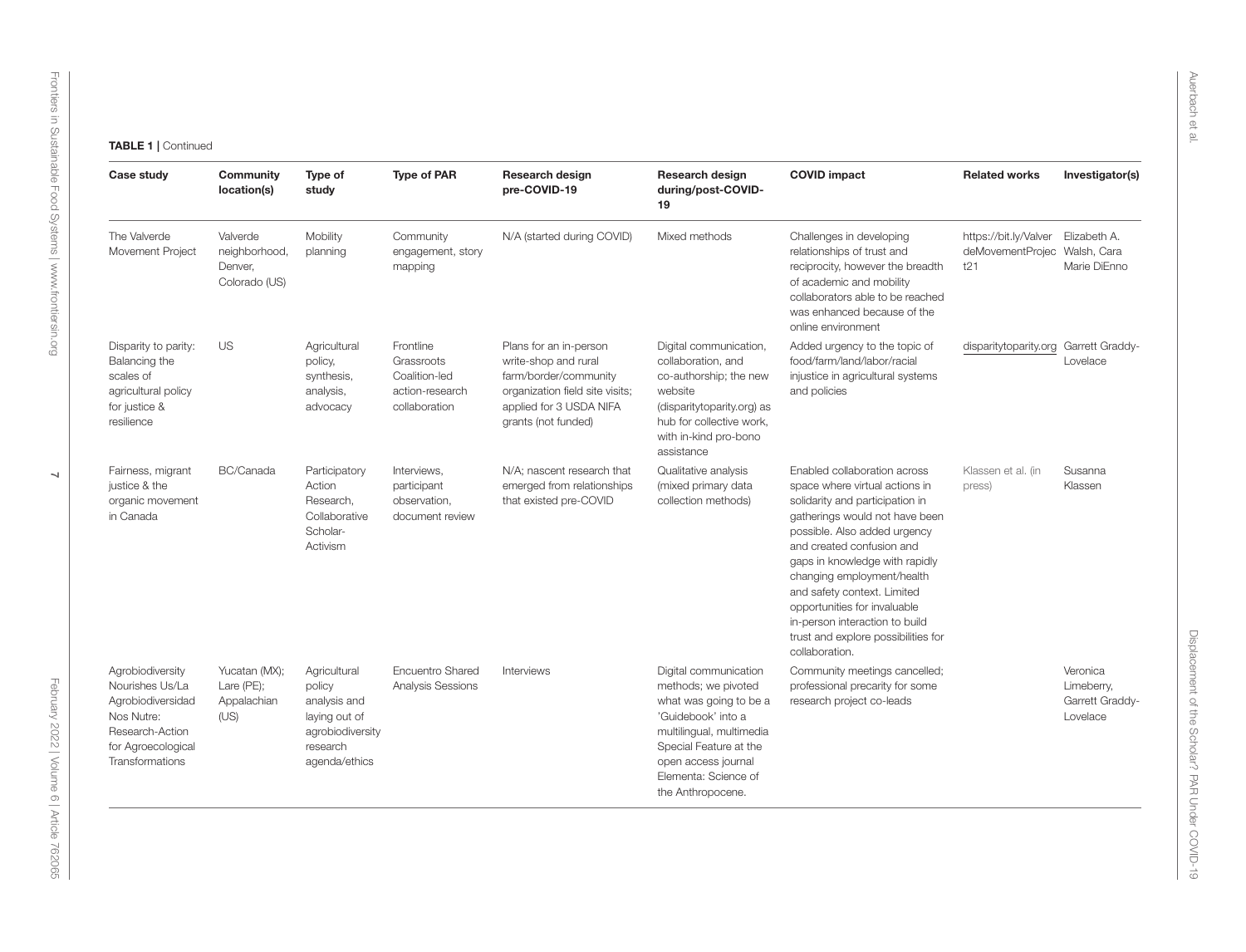institutional support (or lack thereof) for PAR during the crisis. The following section is an analysis of our experiences, followed by a discussion on our findings, with focus on both the limitations and opportunities that arose in the context of doing PAR in the context of a global pandemic and the neoliberal university. We conclude with recommendations for researchers, research funding organizations, and universities to better support PAR partnerships so that they are in place and prepared for future crises.

#### CONDUCTING PAR DURING COVID-19 Can PAR Be Remote?

COVID-19 pulled all of us out of the communities where we were working and locked us in our homes as we navigated the many uncertainties of the virus and its toll, with some of us even contracting the virus. During the early days of the pandemic, unpredictable and rapidly shifting government guidelines and information made planning difficult, if not impossible. New projects that started during COVID-19 lost their momentum, while other projects were temporarily suspended. For PAR researchers, who rely on partnerships and relationships that are often constructed on the ground, this digital shift initially created a lot of uncertainty and challenges as we all struggled to figure out what technologies were available, who had access to them, how they worked and the different ways in which they could be combined. However, as the pandemic progressed, we started to adapt our work despite the many limitations and the digital fatigue (both of researchers and participants) even as we all became much more familiar with the different technologies available, as well as more flexible and creative in adapting our research and objectives. While the utilization of online measures were helpful for all of us to quickly transition from in person to online meetings, it also impacted with whom and how we were able to communicate and the projects and objectives that came out of this new online form of communication. Our PAR projects demonstrate how different technologies worked in different contexts, often based on what people and communities were already using in each site.

#### Displacement of the Scholar-Activist

A significant way many of us were able to maintain relationships and build on our research was by working directly with social organizations who were already organized and in many cases functioned successfully online. This allowed us the possibility of shifting our work to an online platform that felt meaningful and already had an established online significance. With online presence now a common strategy for providing visibility to social organizations during the pandemic, organizations representing equity-deserving communities were already present in some online capacity, which made adjusting to online partnerships relatively easy. This allowed some of us to continue our partnerships and develop innovative ways and opportunities to rework research and project objectives. For example, drawing on their online work with different organizations and working with American University's Center for Environment, Community and

Equity,<sup>[4](#page-8-0)</sup> author GGL hosted a 2021 Earth day virtual webinar for nearly 500 registrants. Authors JA, SM, and EW were also able to interact with the community organization they worked for, as this organization had access to Zoom and a resident interpreter [\(Muñoz et al., 2021\)](#page-14-2). Author SK's PAR also evolved through virtual collaboration around webinars, and was made possible because of the commitment of the community organization she works with (Fuerza Migrante) to continuing engagement in a virtual way through the pandemic, and other social movements organizations for creating online venues for these discussions [\(Klassen et al., in press\)](#page-14-45). Thus, for some of us, these online transformations were positive, despite their limitations, and highlighted the importance of the organizational relationships on which PAR often relies, as necessary to their ability to move online.

Our discussions regarding the role of organizations in facilitating PAR also lead us to reflect on who was left out of this new COVID dynamic. Community organizations are important stakeholders and advocates for communities, as well as facilitators for researchers to enter into communities, however they cannot represent all community members and at times create or represent community divisions or conflicts. Although many of us were successful in maintaining close, and ongoing working relationships with organizations that led to online initiatives and projects, others discussed being isolated from the community because organization leaders abruptly halted communication. Without stronger relationships with the community residents and other members of the organization, authors JA, SM, and EW were left to try to understand what had happened to the partnerships they were trying to foster (Muñoz et al., [2021\)](#page-14-2).

At the same time, in another project, instead of working with organizations, author RC was able to create community partnerships with individuals through local, intentionally ephemeral events. Although these events stopped entirely during the pandemic, thanks to these established relationships prior to the pandemic, author RC was able to maintain meaningful and strong relationships with participants and the broader community during lockdown. Similarly, the relationships in some ways changed online, allowing researchers and participants alike to reimagine these partnerships and objectives, and to consider future opportunities and research frameworks.

#### The Shift to Digital PAR

The ways in which each of us "resolved" the COVID-19 dilemma of not being in close contact with our partners involved different online formats of "formal" and "informal" means of communication, with limitations that included issues such as language, age, infrastructure, and the different stakeholders involved. Although countries with existing access to advanced technological frameworks were assumed to be less affected than developing countries without the same infrastructure in place, in reality our PAR programs conducted COVID-19 highlight that the digital divide was not so clear. None of the communities with which we worked were completely isolated and in some cases, in

<span id="page-8-0"></span><sup>4</sup><https://www.american.edu/centers/cece/>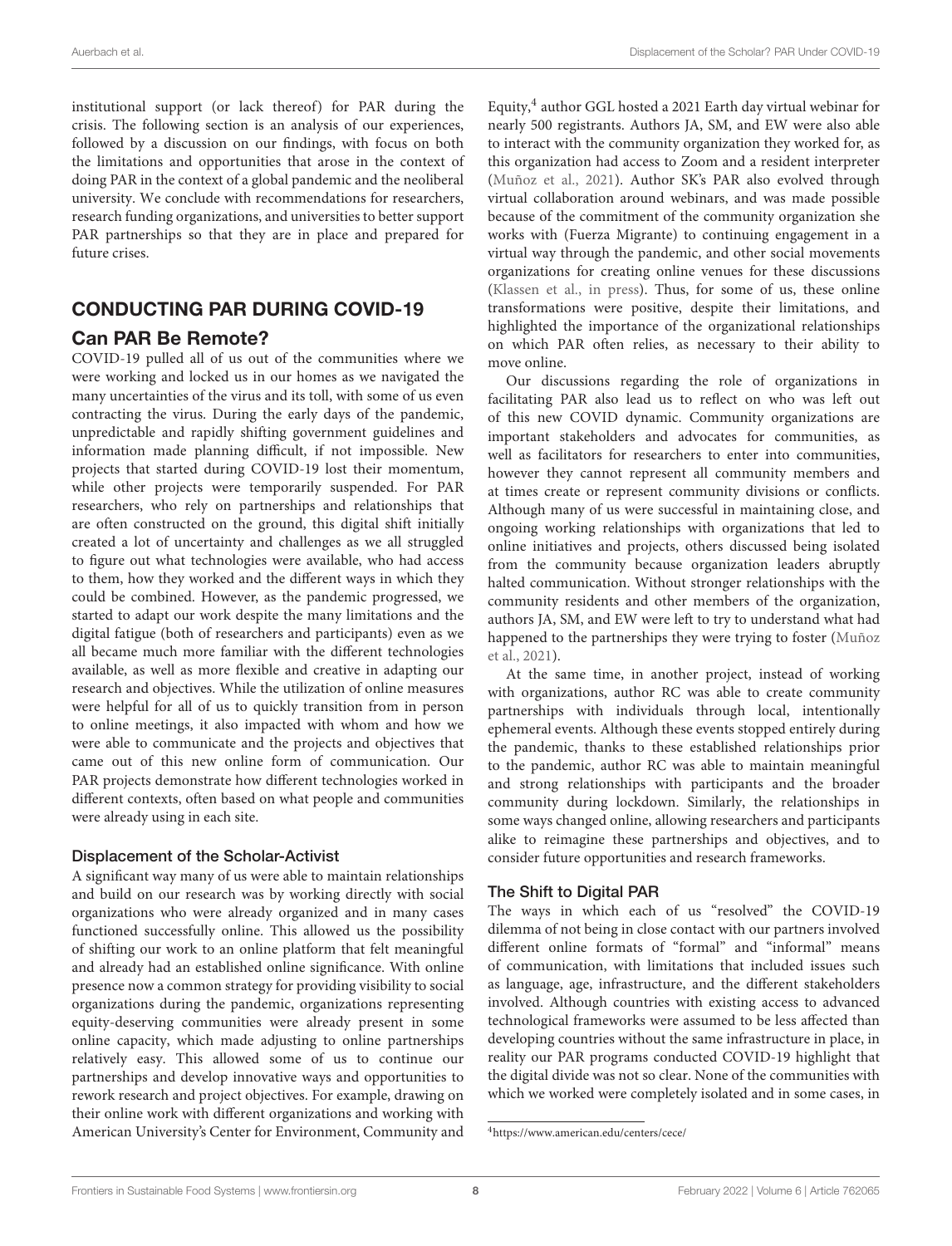countries like Mexico and Brazil, daily technology like WhatsApp facilitated authors' connections with participants on a daily basis and/or in more informal conversations, than the more formalized Zoom meeting settings.

Author GBT described how he had been forced to leave the communities where he was conducting interviews and mapping workshops, canceling many planned activities. Nevertheless, he remains in contact with community members using WhatsApp, with "voice messages our preferred means of communication, particularly because the residents speak Chatino, a language that does not have a written form. We have even used [voice messages] to discuss [important] concepts, and I use it to continue learning the language and to ask questions when I am translating interviews." Author SB used WhatsApp as a way to employ PAR methods with the help of community social centers that facilitated contact with São Paulo youth. Author SB used WhatsApp to digitally develop activities that were no longer possible in person. Although "translating these dynamic activities into WhatsApp had certain limitations [with] youth falling back into participant roles [instead of] being co-creators of the whole process", author SB was able to use WhatsApp for a variety of activities such as photo-voice and group discussions, including even more practical activities where participants made recycled objects from plastic bottles and shared photos with the group. In this way, WhatsApp has facilitated both long-term relationships through informal contact and also allowed for the sharing of more structured activities for data and data collection.

Interestingly, the use of "informal" technology, like WhatsApp may be more successful when conducting research with communities in conditions of vulnerability, particularly in countries like Brazil or Mexico where it is widely used as a main means of communication. Additionally, these examples showed how WhatsApp helped reduce digital exclusion of hard to reach, vulnerable social groups. The digital methods that we chose and the rhythms of communication that we adopted were often based on the suggestions and needs of social organizations and participants' preferences and personalities. The authors' experiences showed that interaction worked best where we did not try to impose something new, but rather worked with what participants felt most appropriate and accessible. Although WhatsApp was a valuable tool available to some of us, others shifted to more "formal" modes of digital communication using Zoom and other teleconferencing applications, with mixed outcomes. This shift to remote PAR "took courage to allow for mistakes and imperfection in order to try out new formats and to get out of our comfort zone" [\(Börner, 2021\)](#page-13-5).

Unlike authors GGL and VL, who were working with organizations that were already online, SB discussed some of the initial challenges faced by the social organizations with whom she was working, that did not have the technological capacity at the beginning of the pandemic (such as work phones and laptops). Understaffing was also a problem, since many social organizations were addressing many of the sudden community needs and demands, like emergency food aid, that the COVID-19 lockdown originally caused. Authors JA, SM, and EW also struggled to build relationships of trust and support, as the organization they were working became increasingly overwhelmed as they scrambled to provide emergency food aid, access to emergency welfare assistance and basic knowledge to a large Latino immigrant population (Muñoz et al., [2021\)](#page-14-2). These issues are further compounded with time zone difference, unequal internet access, and unconventional living arrangements.

#### Emerging Opportunities

As discussed earlier, the shift to digital created many opportunities for many of the authors. Authors GGL and VL describe how "the online mode of organizing allowed us to expand our reach and correspondence domestically and even internationally". They describe how their project "Disparity to Parity to Solidarity: Balancing the Scales of Agricultural Policy for Justice and Resilience" (D2P, [dispartitytoparity.org\)](dispartitytoparity.org) which was already largely a virtual endeavor in part due to lack of funding, was cited by Indian agrarian leaders during the ongoing Indian Farmer Uprisings which called for minimum support prices and guaranteed markets for diverse growers to stave off corporate capture. Authors GGL and VL suggest that because of this online pivot, methodologies and online activities actually "became broader, more regular, more diverse and more integrative in shared, digital formats". Similarly, for author SK, who was already physically distanced from the communities with whom she was working, "the lockdown changed perspectives on what was keeping us apart. Geographical distance diminished as a factor that might otherwise prevent working together across great distances and borders". She continues to say, "In my experience with this PAR project, COVID actually opened up opportunities to feel proximity more as a sense of shared goals and values, which is what enabled our collaboration to continue and even grow, despite the COVID crisis." Many of us shared similar experiences–although starting from a place of uncertainty and projects changed, often in significant ways, we were able to make things work and advanced meaningful partnerships and projects, sometimes even because of the conditions created by the pandemic.

These opportunities were also accompanied by the limits and inevitable exclusions of digital technologies. As authors JA, SM, and EW describe, after large meetings with multiple stake-holders, two languages, and technical glitches, they missed the opportunities for the small talk and watercooler moments; conversations before or after meetings with individuals, walking and chatting about informal issues, or engaging in nonwork events, all of which contribute to relationship building and trust, and provide a framework for project development and innovation. Author SB described how she initially lost participants who had originally signed up to do a face to face extension course. Going online meant recruiting new participants willing to do the activities online. Although she was successful in her ability to recruit a new cohort, author SB explained how, "reaching hard to reach groups such as vulnerable youth in the urban periphery was already challenging pre-pandemic, and the COVID-19 crisis only exacerbated the gap between urban centers and the periphery". Using email to reach out to participants, authors HC and LN stated that it was not easy to present the research as a collective endeavor in collaboration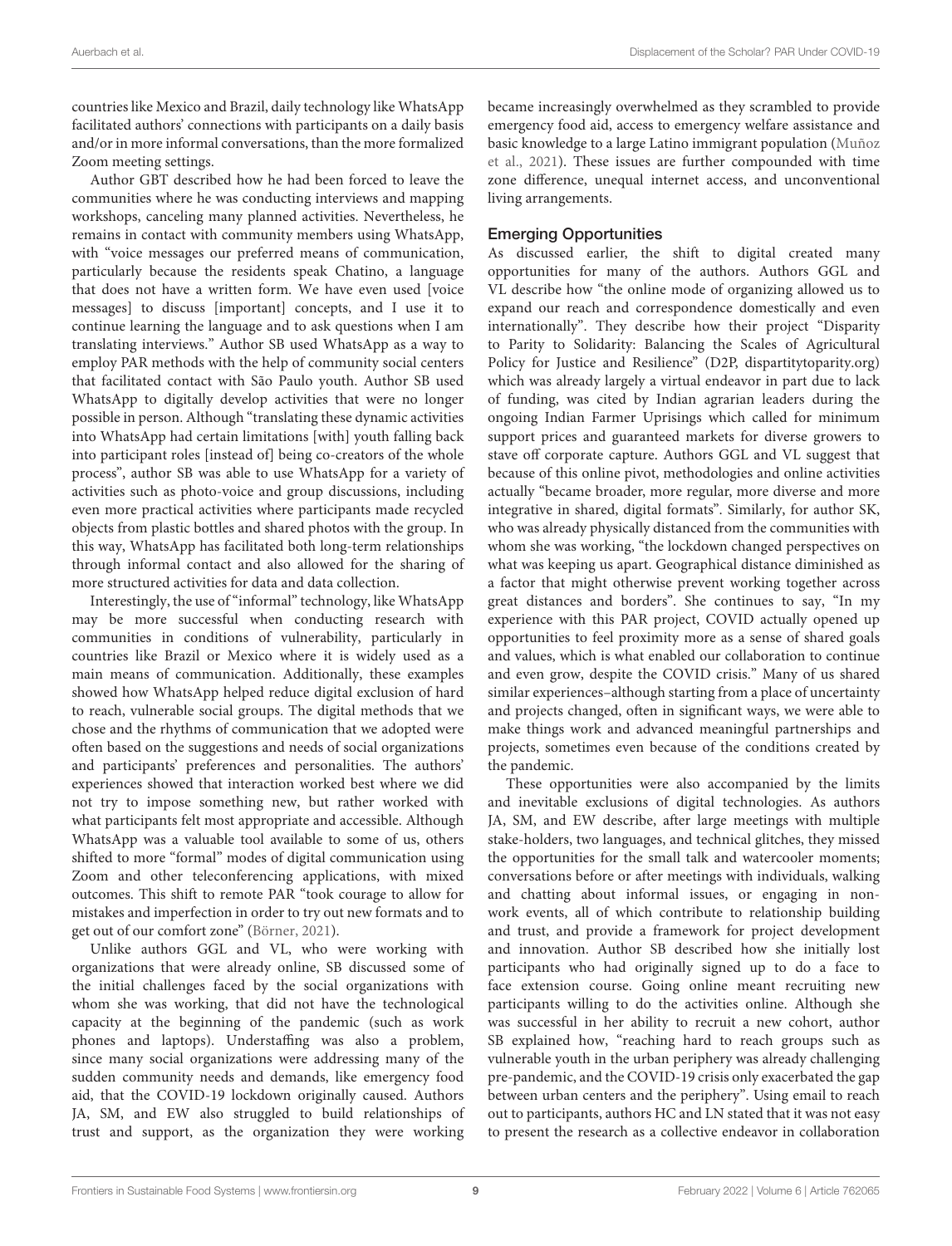with participants. They worried that the research would "be seen as using the data from participants purely for the purposes of researchers' academic objectives, rather than providing future benefits for community actors." They also highlighted how COVID-19 further isolated already equity-deserving individuals, explaining, "Many local participants, especially those who are less affluent, older or with lower education attainment were less likely to connect with local organizations through a digital platform."

As discussed above, virtual remote data collection during the displacement of the PAR researcher from the field during COVID-19 opened up a myriad of sub-challenges as well as opportunities. In **[Table 2](#page-11-0)**, we provide a comprehensive view of the different scenarios of field research under COVID-19 based on our different experiences, to point out the key Strengths, Weaknesses, Opportunities, and Threats (SWOT) of virtual remote PAR. It is important to note that there is no one-size-fitsall approach to how PAR was conducted under COVID-19, and our PAR programs highlight a heterogeneity of experiences, with sometimes similar but also contrasting experiences.

Conducting activities entirely online furthermore raised various ethical and practical questions, such as concerns over trust-building, establishing connections and maintaining continuity. Some of the authors found creative approaches for trust-building, such as deep listening to the needs of community partners (including issues that were disconnected from the project) and following up with resources, data and connections; or dynamics such as using video calls, short videos and photos as a form of personal introduction. However, although some of the authors had already developed strong relationships they were able to build on, for many of us the online setting did not compensate for regular, informal and in-person trustbuilding opportunities, exacerbating the challenges of creating strong partnerships, especially with participants in conditions of digital vulnerability.

#### Institutional Support and the Impacts of COVID-19 on PAR Scholarship

The pandemic not only created opportunities and barriers to PAR methods, it has also affected us within our institutes and the broader Academy. We do not want to equate the weight of the impacts of COVID-19 on equity-deserving communities with those on scholars, yet want to mention the ways in which scholars have also been affected by the pandemic, particularly within those institutions and structures that have embraced academic capitalism as their modus operandi. Similarly, COVID-19 has had a dramatic impact on the careers of academic researchers and PAR itself, as It is evident that it also perpetuated and exacerbated inequalities among scholar activists: students, staff, and faculty. In this section, we argue that although we have observed weakened interactions between universities and communities due to the COVID, it appears from the cases that the previously established relationships that exist before crises, can help to mitigate challenges during crises. Here we discuss the factors that limited and enabled relational activities of PAR and reflect particularly on the relationships between the university and the community in the context of power dynamics in relation to PAR scholars and the functioning of academia.

#### COVID-19 and the Impact on the Student Researcher

The majority of students are under institutional timelines and during the pandemic were not necessarily provided extensions on program requirements nor additional pay. Doctoral students were left scrambling to alter their projects under the pressure of institutional funding and program timelines. Although many of the projects included in this paper were successful in either completing or advancing their research, many projects that would have advanced PAR methods and methodologies had to be re-routed, delayed, or entirely canceled. Furthermore, many doctoral programs in Canada and the United States now only offer 4–5 years of funding, when PAR practices and other qualitative methods may require longer periods of relationship building and data collection. Author RC describes their experience of writing the dissertation during COVID-19 as a period of struggle and little guidance. "Research resources and materials were scarce, and Atlanta was shut down. Archives and libraries were closed, ensuring a lack of physical materials and [inability to conduct] archival research to complement what my participants were telling me." They continue to describe how, "I wrote my entire dissertation during the isolation of 2020 Atlanta. There was no vacation from COVID. There was no chance of reconnecting with participants and community friends and no talking through my findings in a communal space." COVID-19 also extended author RC's program, forcing them to pay for two semesters out of pocket, even while "cis white hetero men in my cohort year continued to receive funding". This sense of isolation and lack of emotional and financial support is widespread among graduate students and often goes unacknowledged by faculty and administration in normal times. COVID-19 exacerbated these conditions creating severely precarious conditions for many students. As author RC puts it, "There was a visceral trauma of COVID-19."

#### COVID-19 and the Impact on Faculty

The neoliberal turn of University systems in many countries around the world has radically transformed the hiring and support of faculty, who is able to receive this support, and how it is administered. Universities were quick to use the pandemic to increase austerity measures, implement hiring freezes, buy out contracts, and promote early retirement. COVID-19 also allowed for the hiring of more short-term and less stable faculty positions, like fixed-term adjunct and lecturer positions. In day-to-day operations, universities waited to announce whether classes would be in-person or virtual, while adjunct instructors had less flexibility in determining either their class schedules or even their own safety to teach. At the same time, some of us did receive support from our institutions in the form of tenure extensions, technological assistance and instruction, working from home, family leave, etc. In many ways, although tenure track faculty continued to feel the stress of working long hours and moving between teaching, administrative, and research responsibilities, the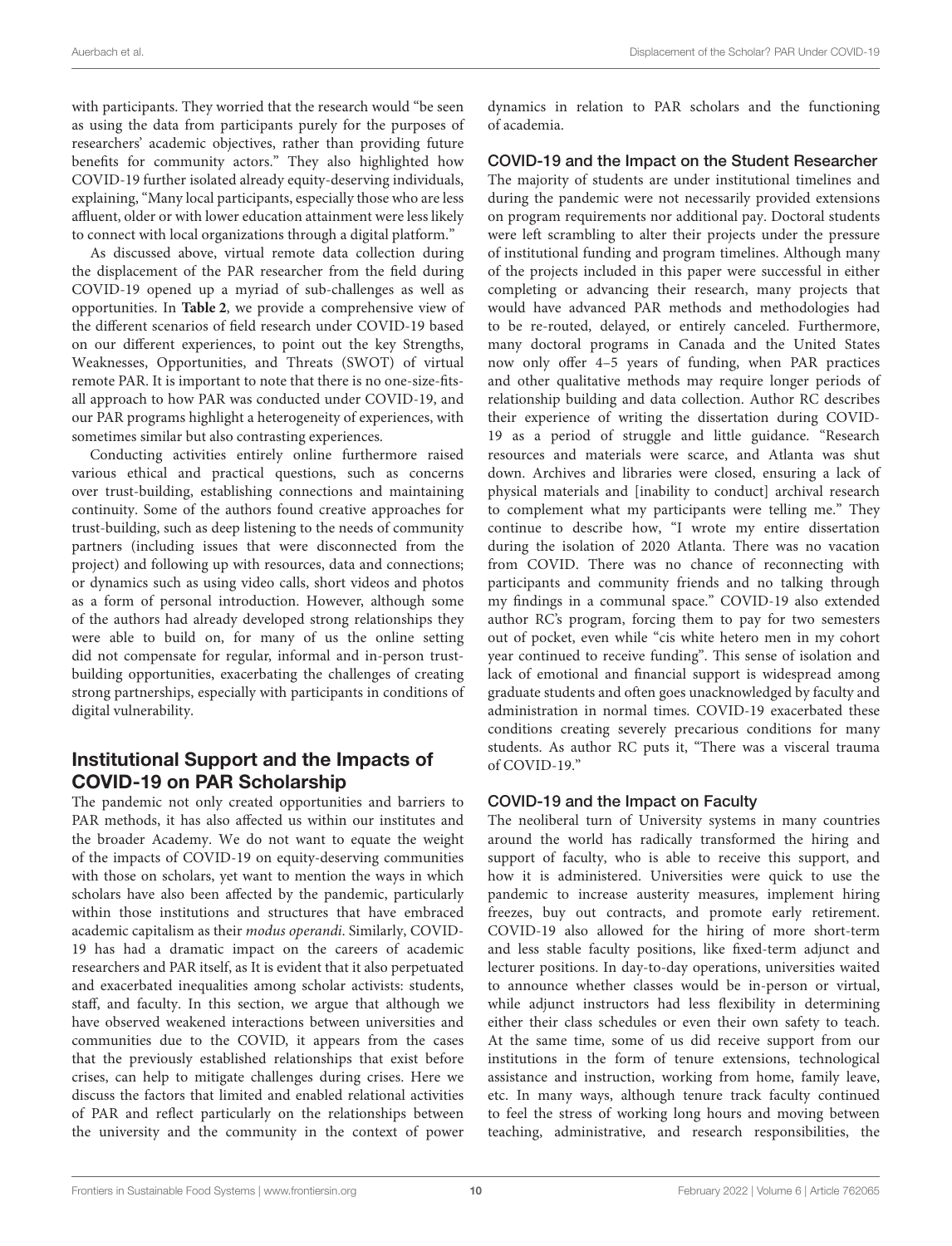<span id="page-11-0"></span>TABLE 2 | Strengths, weaknesses, opportunities, and threats analysis of PAR under COVID-19 using digital tools.

| <b>STRENGTHS</b>                                                                                                                                                                                                                                                                                                                                                                                                                                                                                                                                                                                                                                                                                                                                                                                                                                                                                                                                                                                                                                                                                                                                                   | <b>WEAKNESSES</b>                                                                                                                                                                                                                                                                                                                                                                                                                                                                                                                                                                                                                                                                                                                                                                                                                                                                                                                                                                                                                                                                                                                                                                                                                                                  |
|--------------------------------------------------------------------------------------------------------------------------------------------------------------------------------------------------------------------------------------------------------------------------------------------------------------------------------------------------------------------------------------------------------------------------------------------------------------------------------------------------------------------------------------------------------------------------------------------------------------------------------------------------------------------------------------------------------------------------------------------------------------------------------------------------------------------------------------------------------------------------------------------------------------------------------------------------------------------------------------------------------------------------------------------------------------------------------------------------------------------------------------------------------------------|--------------------------------------------------------------------------------------------------------------------------------------------------------------------------------------------------------------------------------------------------------------------------------------------------------------------------------------------------------------------------------------------------------------------------------------------------------------------------------------------------------------------------------------------------------------------------------------------------------------------------------------------------------------------------------------------------------------------------------------------------------------------------------------------------------------------------------------------------------------------------------------------------------------------------------------------------------------------------------------------------------------------------------------------------------------------------------------------------------------------------------------------------------------------------------------------------------------------------------------------------------------------|
| - Expansion of activities/scope/target group/outreach.<br>- New creative formats emerge (digital photo-voice, videos, text and audio<br>communication, Zoom meetings, webinars, resource exchange, WhatsApp,<br>email, group vs individual activities, ).<br>- Heterogeneity rather than a "1 size fits all" approach.<br>- Traditional, "formal" channels of communication (e-mail,<br>videoconferencing, ) may be complemented by new "informal" tools such<br>as social media and WhatsApp (especially in Latin America where they have<br>become an "institutionalized" form of communication).<br>- Protects community members at risk (immunocompromised).                                                                                                                                                                                                                                                                                                                                                                                                                                                                                                   | - Data collection largely depends on the quality of "relational groundwork"<br>and established connections pre-COVID.<br>- Hinders consensus building.<br>- Presupposes access to technology through<br>laptops/computers/smartphones and stable internet access.<br>- Limitations to trust-building and creating connection with new participants<br>using online tools.<br>- difficulty of conveying the purpose of research through digital tools (e.g.<br>email) instead of personal interaction.<br>- Not all participatory activities can be transferred 1-to-1 into an online<br>format and challenge of being participatory and inclusive.<br>- Systemic inequalities exist and lead to digital vulnerability where<br>low-income and rural populations experience unequal and low-quality<br>access to technology/ broadband connection.<br>- Use of digital tools requires a certain digital literacy as well as a certain<br>sense of autonomy and self-confidence.<br>- Technical issues hinder the "flow" of online activities (e.g. interference of<br>others, noise disconnection of video (privacy), unstable internet connection,<br>).                                                                                                           |
| <b>OPPORTUNITIES</b>                                                                                                                                                                                                                                                                                                                                                                                                                                                                                                                                                                                                                                                                                                                                                                                                                                                                                                                                                                                                                                                                                                                                               | <b>THREATS</b>                                                                                                                                                                                                                                                                                                                                                                                                                                                                                                                                                                                                                                                                                                                                                                                                                                                                                                                                                                                                                                                                                                                                                                                                                                                     |
| - New ownership and new formats may emerge.<br>- Digital tools can also lead to more inclusion rather than exclusion and<br>make participation broader, more regular, more diverse, and more<br>integrative in shared, digital formats (such as webinars etc.).<br>- Digital tools may facilitate shared analysis, debates, resource exchange,<br>co-authorship, design and analysis, and co-editing.<br>- Use of informal digital tools (e.g. WhatsApp) alongside more "formal"<br>channels of communication can especially increase inclusivity and<br>receptiveness by the target group.<br>- New connections across time and space may emerge (inter-local,<br>international, cross-sectoral, ).<br>- A new sense of proximity may develop as a sense of shared goals and<br>values enabling collaboration despite physical distance.<br>- Greater digital literacy of the participants developed during COVID-19<br>(temporality).<br>- May enable a different reflection on the sense of self.<br>- Opportunities for research institutions and researchers to collaborate with<br>diverse partners to redress harm and co-create equitable and regenerative | - Uncertainty in a rapidly changing situation and changing government<br>guidelines create stress on researchers and participants.<br>- Sharpening of already existing digital divides may increase the difficulty of<br>reaching vulnerable local communities and may lead to an exclusion of<br>those most equity-deserving (due to a lack of access to technology and/or<br>internet) in equity-deserving communities.<br>- Digital illiteracy can lead to a struggle with less "institutionalized" and new<br>digital tools.<br>- Age-related risks: young people (especially in low-income families) may not<br>have access to an individual phone; less affluent, older, or less educated<br>groups, may be less likely to connect through a digital platform.<br>- Self-esteem and self-confidence which may be still fragile in many young<br>people may limit their active participation in virtual settings.<br>- Difficulty to accommodate diverse interests from multi-stakeholder<br>participants when using for instance Zoom meetings and risk of domination<br>of more confident participants over more quiet ones.<br>- Going digital may lead to a shift from a relation of co-creators of<br>knowledge back to researcher-participant dynamics. |
| pathways that spring forward from crises.<br>- May allow for more often check-ins                                                                                                                                                                                                                                                                                                                                                                                                                                                                                                                                                                                                                                                                                                                                                                                                                                                                                                                                                                                                                                                                                  | - Digital fatigue may take its toll on the continuity of participant engagement<br>(temporality)                                                                                                                                                                                                                                                                                                                                                                                                                                                                                                                                                                                                                                                                                                                                                                                                                                                                                                                                                                                                                                                                                                                                                                   |

pandemic reinforced the institutional divisions between who is provided full support and funding opportunities, and those who are seen as temporary workers or figures in departments. These strategies entrenched inequalities at the university level while hindering participatory action and communityled/based research.

#### COVID-19 and the Support of Institutional Community Engagement Programs

Additionally, and surprisingly to some of us, many of the authorscholars included here, described how they benefited from the flexibility of institutional support of established community engagement offices or new initiatives to uplift and support scholars doing PAR.

Author EW found that the University of Denver's (DU's) Center for Community Engagement to advance Scholarship and Learning (CCESL) opened up diverse possibilities, since it already had a strong record of community-engaged research, through which it had established trusting relationships with community members as well as city officials, particularly through author CMD's field work. With healthy relationships already in place spanning sectors as well as academic institutions, CMD and EW were positioned to respond quickly to a call for proposals from a new NSF program, the CIVIC Innovation Challenge.<sup>[5](#page-11-1)</sup> The strength of existing place-based relationships not only helped them secure the planning grant, it also enabled them to swiftly launch a collaborative, action-oriented, inter-institutional research initiative with neighborhood partners during the pandemic. The quarantine posed challenges—especially because the neighborhood they were partnering with had the highest hospitalization rates for COVID-19 in the city (Németh and Rowan, [2020\)](#page-14-46). However, in other ways, the pandemic created

<span id="page-11-1"></span><sup>5</sup><https://nsfcivicinnovation.org/>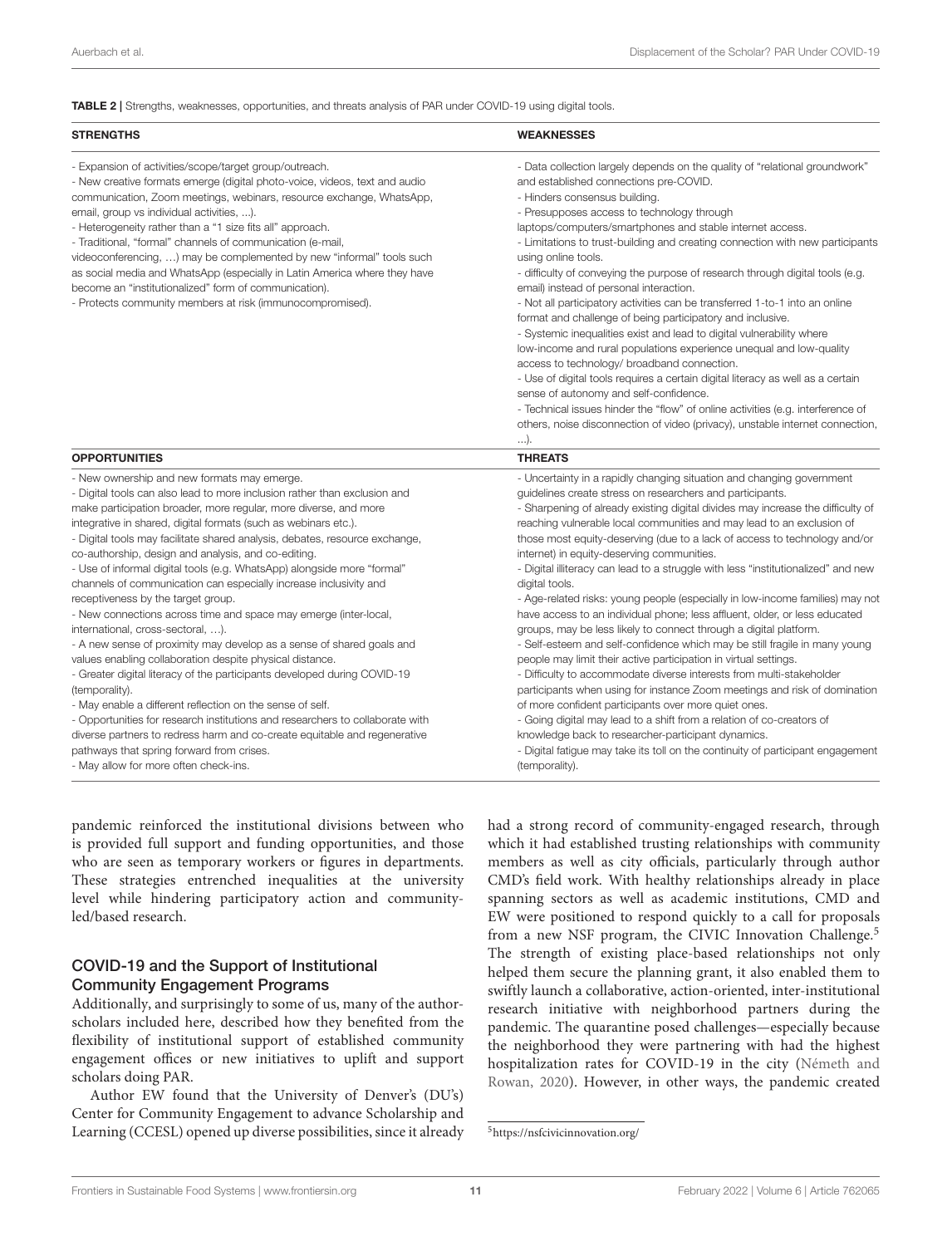a window of opportunity for them to do the kind of antiracist, asset-based, intersectional, transdisciplinary, communityengaged, applied research to which they are committed. Similarly, the apocalyptic nature of 2020 (and visibility of social justice movements taking to the streets) revealed the profound structural disparities in our cities in ways that created opportunities to have more honest and open public conversations about infrastructural racism. This moment of opportunity helped their team galvanize collaboration among the 25 multi-sector partners. Moreover, because all members of the inter-institutional research team were local to Denver, when neighborhood leaders invited academic partners to support outreach efforts for their vaccination clinic, they were able to mobilize university resources to support tri-lingual flier design, printing, and door-to-door distribution.

Author SB's work in Brazil was greatly facilitated by the extension office at the University of São Paulo, which was open to adapting her course to an online format and to recruit new participants. As she explains, "when adapting to the digital, academic institutions showed a certain flexibility [making it possible] to change/delay the date for the extension course, to enroll additional students, and to send the inscription forms online". Similarly, the Community Engagement Partnership Recognition Fund<sup>[6](#page-12-0)</sup> (PRF) from the University of British Columbia, which offers small grants for community partners in PAR partnerships, offered dedicated funds for projects that addressed the impacts of the pandemic. While the administration of these funds still present barriers for community partners, other accommodations like allowing oral progress reports by phone made the funding process less onerous for author SK's community partner.

Yet, there were concerns of lack of flexibility and support from institutions for us as scholars to operate beyond official roles. Nevertheless, these examples and case studies highlight both the opportunities and challenges for both doing PAR research under normal circumstances and the way these challenges and opportunities can be exacerbated and used in times of crisis. As author SB reflected, community engagement offices can "link universities closer to community stakeholders and establish partnerships for the future, which can facilitate new digital research projects and support researchers in identifying participants and deal with administrative requirements of funders and universities."

#### COVID-19 and Institutional/External Funding for PAR

Some of the early career researchers struggled against multiple barriers as a result of insufficient funding, lack of funding support and recognition, and funding time structures that did not take into account the challenges posed by a pandemic crisis. Several experienced a manufactured urgency from tight timelines. Authors CMD and EW found "an urgency arose from the inflexibility of the 4-month planning grant. This type of urgency is typical of white supremacist cultures, where rigid timelines reinforced by funders who expect too much for too little, often make it difficult to take time to be inclusive, encourage democratic processes, think long-term, or learn from mistakes." Similarly, author SB found "as a postdoctoral researcher on a project with a limited duration, I also struggled with the lack of a cost-extension from the funders." Additional barriers were also discovered, such as the PRF grant awarded to author SK's partner organization, Fuerza Migrante, which required a charity number to process funds directly to the community partner, an extra level of bureaucracy that made getting material support to the community partner—the funding recipient—even more challenging. While many of us benefited from established community engagement offices or new initiatives to uplift and support scholars doing participatory work (e.g., the Public Scholars Initiative at the University of British Columbia), many of the authors had to find ways to overcome institutional barriers and continued to operate outside of institutional pathways, and found inspiration from communities themselves. For example, author JA was awarded a community grant but his institute requested 50% of the funds for University overhead despite all the research taking place within the community. To avoid these overhead costs and ensure that the funds would be allocated completely for PAR, author JA established himself as an independent consultant. This resulted in not only additional challenges for author JA, such as finding and purchasing professional liability insurance, but also severed a link between the community and the university.

In contrast to author JA's experience, other authors were able to continue their research with communities due to university funding and support despite COVID-19. In some cases, already established relationships between universities and local communities were conducive to aiding projects serving the public during the pandemic. Although the importance of universities' relationships with local communities was positive by some accounts, the understanding of the value of participatory research seemed to vary across academic institutions. Our PAR projects highlight a divergence in the support granted different actors, which depend greatly on their institutional positions and obligations, as well as the existing offices and programs, and duration of contracts. Those who had secured positions with sufficient research support, or who were at universities with community engagement offices tended to be able to continue their research. Several authors were awarded funding specific to community-focused COVID responses, such as the PRF grant awarded to author SK and the NSF Civic Innovation Challenge awarded to authors CMD and EW. According to authors CMD and EW "these reflect important paradigmatic shifts and expanded epistemological diversity in research funding. We encourage [grant providing organizations] to continue on an anti-oppression path and to continuously work to dismantle patterns of white supremacist culture within the institution."

#### **CONCLUSION**

While COVID-19 has demonstrated that participatory action research has never been more needed, the pandemic has also

<span id="page-12-0"></span><sup>6</sup><https://communityengagement.ubc.ca/our-work/partner-recognition-fund/>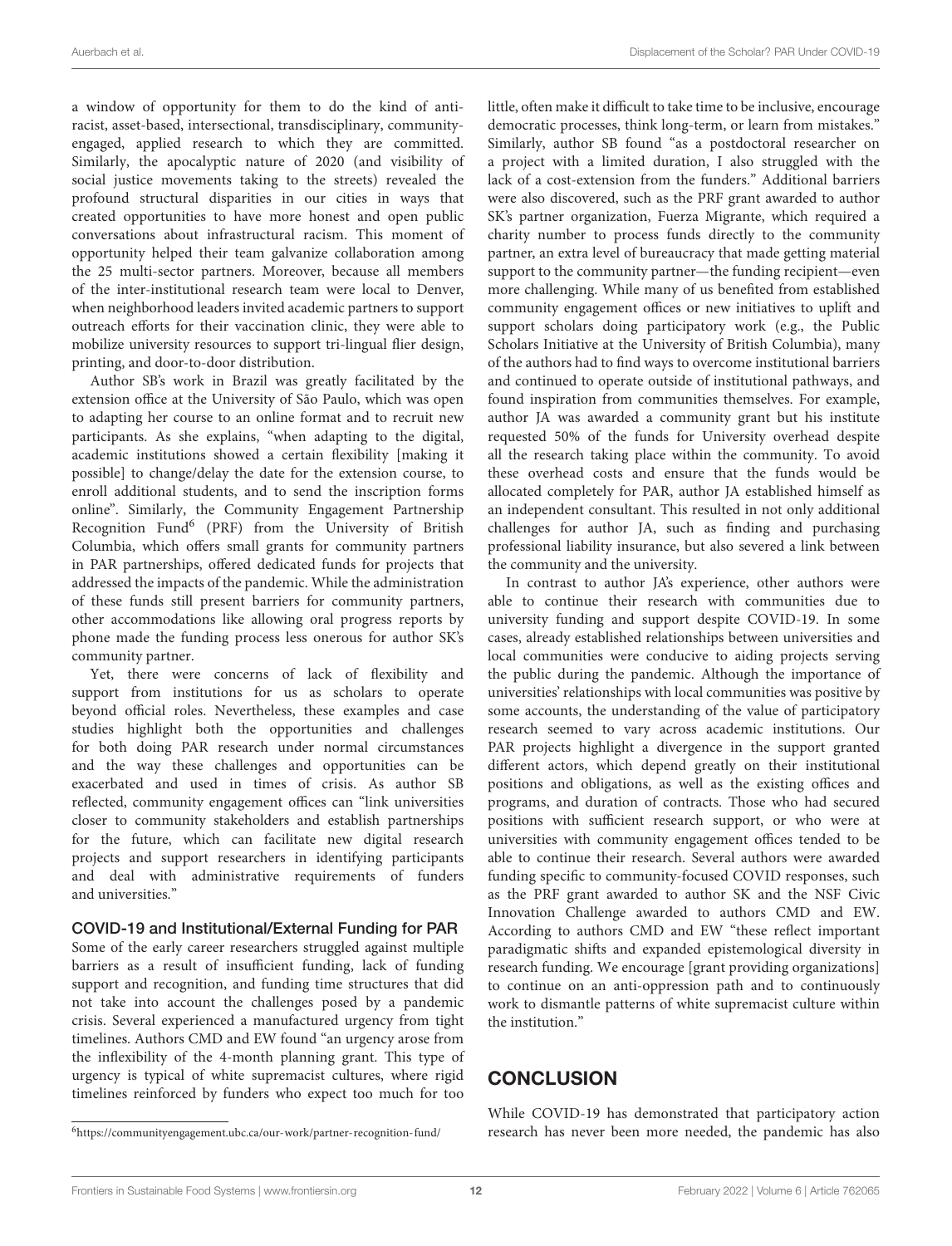exacerbated the challenges of conducting PAR. As set out above, we reflected on our own research experiences during the COVID-19 pandemic to reflect on the challenges of doing PAR under quarantine and in the broader context of academic, patriarchal, and racial capitalism. The impacts of COVID-19 have not only laid bare the impacts of capitalism on community relationships, but also have highlighted how the neoliberal university model is unevenly providing resources with effects that have the potential to work against the general PAR ambition of broadening institutional engagement with communities. While there were instances where institutional supports enabled PAR to continue (or even catalyzed it in one instance), for the most part it was the commitment of the individuals involved; relationships held by researchers and community organizations (not universities) and the use of unconventional digital tools (e.g., WhatsApp and Zoom) that enabled PAR during the pandemic. In many ways we had to relearn and reevaluate how to do our work in ways that made it possible and that remained true to the nature of PAR. For those of us who had already established strong relationships with community members and organizations, the shift was often easier than many of us expected.

Despite being heterogeneous and not offering a one-size-fitsall approach, our experiences also show how beneficial mutual learning from peer-experiences can be. Hence, a coordinated information platform would be beneficial for peer-learning by listing tools for digital PAR aimed at researchers as well as community stakeholders seeking to reproduce certain interventions. In the early days of COVID-19, some websites and blogs emerged to list online tools for PAR. However, online collections of resources and tool guides for remote PAR are only available in a piecemeal fashion and do not sufficiently address the needs of digitally vulnerable populations. Moreover, most tools and suggestions are directed at Englishspeaking audiences. Our contribution seeks to provide a starting point for an international and global North-South dialogue which brings together PAR academic voices to document both formal and informal practices of digital engagement. It may also provide a stepping stone for building stronger networks, cooperations, and partnerships between universities and community partners.

Of course, scholar-community relationships are at the heart of trusting and equitable PAR work, but institutions can do

#### more to create the conditions for and reduce barriers to creating and maintaining these relationships. Reflecting on the wider academic context, the analysis of these case studies provide insights on the direction and possible alternatives of institutional support for PAR. Even though there is no panacea outside a radical re-imagining of the Academy, several changes to the current academic system could be put forward. Firstly, increased institutional support and resources for digital work, such as community access to online tools and workshops. Second, halting the reliance on short-term positions and providing security of tenure, which is needed for morale and focus in longterm and relational work, and to recognize PAR scholarship in promotion. Third, the funding system needs to change to become more flexible (e.g., in terms of deadlines) and invested in smaller-scale community projects. Lastly, creating or expanding community-engagement programs or offices that (1) build capacity for anti-racist, equity-centered, intersectional, collaborative learning and action, and (2) provide the support PAR scholars need during future crises. This institutional support can help place researchers in an active and sustained role during crises instead of being reactionary, interrupted, and displaced.

#### <span id="page-13-4"></span>DATA AVAILABILITY STATEMENT

The original contributions presented in the study are included in the article/supplementary material, further inquiries can be directed to the corresponding author/s.

#### AUTHOR CONTRIBUTIONS

JA and SM conceived the original idea. UA, JA, GB, SB, HC, RC, CD, SK, VL, SM, LN, AM, and EW contributed to the analysis and writing. All authors contributed to the article and approved the submitted version.

#### ACKNOWLEDGMENTS

We would like to acknowledge the communities and scholars involved with this work that were directly impacted by COVID-19. We would also like to dedicate this manuscript to Jacinto Barrera Bassols.

#### **REFERENCES**

- <span id="page-13-3"></span>Afifi, R. A., Abdulrahim, S., Betancourt, T., Btedinni, D., Berent, J., Dellos, L., et al. (2020). Implementing community-based participatory research with communities affected by humanitarian crises: the potential to recalibrate equity and power in vulnerable contexts. Am. J. Community Psychol. 66, 381–391. doi: [10.1002/ajcp.12453](https://doi.org/10.1002/ajcp.12453)
- <span id="page-13-0"></span>Aldrich, D., and Meyer, M. (2015). Social capital and community resilience. Am. Behav. Sci[. 59, 254–269. doi: 10.1177/00027642145](https://doi.org/10.1177/0002764214550299) 50299
- <span id="page-13-5"></span>Börner, S. (2021). Adapting to Uncertain Times: Transforming Participatory Research and Researcher Identities Under Covid-19. Latin American Geographies (LAG)-UK Blog, supported by the Royal Geographical Society (RGS), 05/2021. Available online at: [https://lagukinfo.wixsite.com/lag-uk/post/](https://lagukinfo.wixsite.com/lag-uk/post/adapting-to-uncertain-times) [adapting-to-uncertain-times](https://lagukinfo.wixsite.com/lag-uk/post/adapting-to-uncertain-times) (accessed December 15, 2021).
- <span id="page-13-1"></span>Brackmann, S. M. (2015). Community engagement in a neoliberal paradigm. J. High. Educ. Outreach Engagem. 19, 115–146.
- <span id="page-13-2"></span>Cantor, N., Englot, P., and Higgins, M. (2014). Making the work of anchor institutions stick: building coalitions and collective expertise. J. High. Educ. Outreach Engagem. 17, 17–46.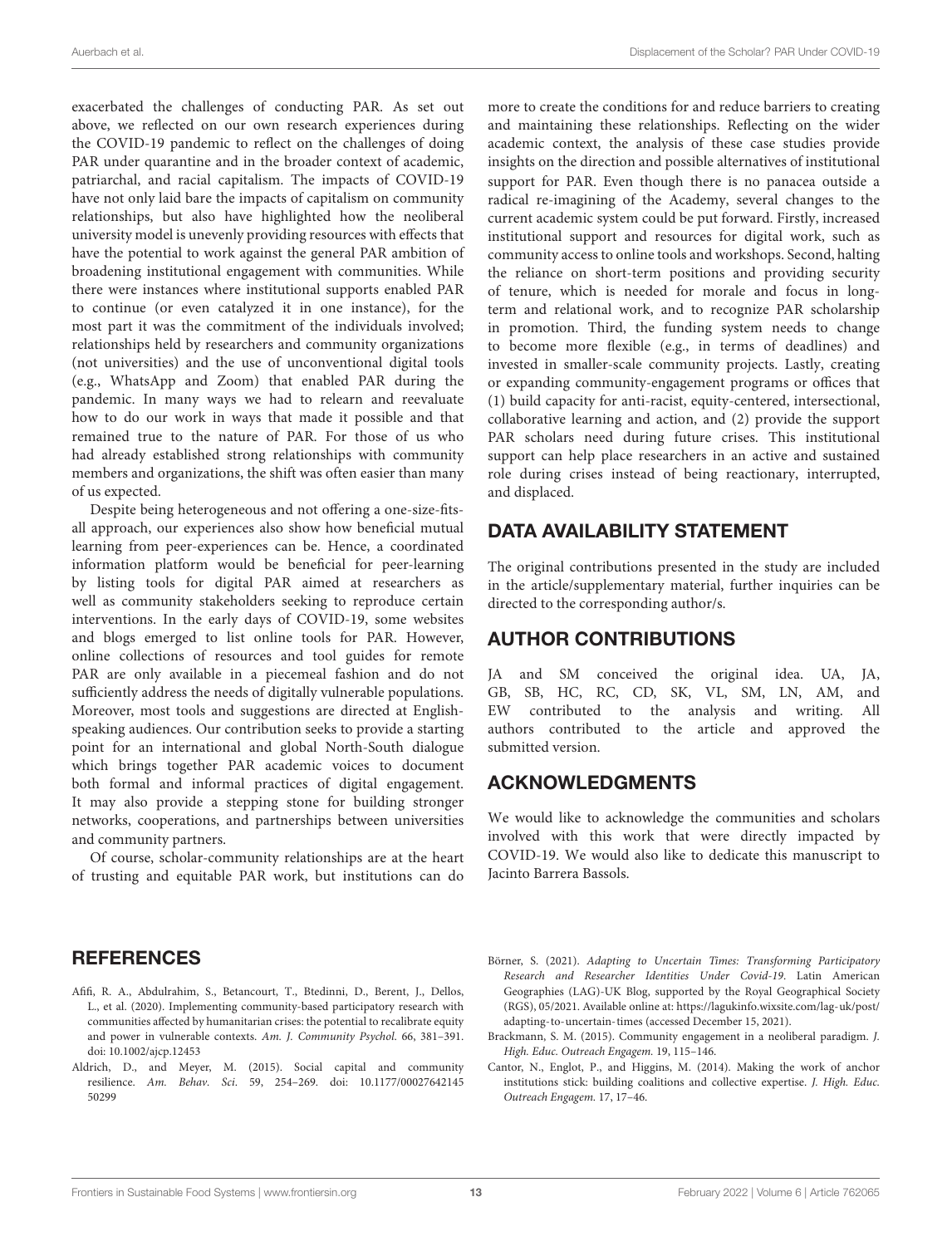- <span id="page-14-44"></span><span id="page-14-22"></span>Castañeda, M. (2018). "The future of chicanx/latinx community-academic praxis in the Neoliberal University," In NACCS Annual Conference Proceedings. 5p.
- <span id="page-14-31"></span>Cho, H., Ilie, E., and Natarajan, L. (2021). A Civil Society Perspective on Inequalities: The COVID-19 Revision. The UK2070 Papers, 3, pp.4- 19. Available online at: [http://uk2070.org.uk/wp-content/uploads/2021/02/](http://uk2070.org.uk/wp-content/uploads/2021/02/UK2070PapersSeries3.pdf) [UK2070PapersSeries3.pdf](http://uk2070.org.uk/wp-content/uploads/2021/02/UK2070PapersSeries3.pdf) (accessed December 15, 2021).
- Cofield, R. (2021). Queer urban space beyond the Gayborhood: Sexuality, Gentrification, and Displacement in Atlanta. (Dissertation), Florida State University.
- <span id="page-14-12"></span>Davies, T., Disney, T., and Harrowell, E. (2021). Reclaiming failure in geography: academic honesty in a neoliberal world. Emot. Space Soc. 38, 100769. doi: [10.1016/j.emospa.2021.100769](https://doi.org/10.1016/j.emospa.2021.100769)
- <span id="page-14-19"></span>Domosh, M. (2000). Unintentional transgressions and other reflections on the job search process. Prof. Geogr. [52, 703–708. doi: 10.1111/0033-0124.](https://doi.org/10.1111/0033-0124.00259) 00259
- <span id="page-14-21"></span>Domosh, M. (2005). An uneasy alliance? Tracing the relationships between [cultural and feminist geographies.](https://doi.org/10.5194/sg-1-37-2005) Soc. Geogr. 1, 37–41. doi: 10.5194/sg-1-3 7-2005
- <span id="page-14-0"></span>Dorn, A. V., Cooney, R. E., and Sabin, M. L. (2020). COVID-19 exacerbating inequalities in the US. Lancet 395, 1243–1244. doi: [10.1016/S0140-6736\(20\)30893-X](https://doi.org/10.1016/S0140-6736(20)30893-X)
- <span id="page-14-20"></span>Eaves, L. (2019). The imperative of struggle: feminist and gender geographies in the United States. J. Feminist Geogr. 36, 1314–1132. doi: [10.1080/0966369X.2018.1552564](https://doi.org/10.1080/0966369X.2018.1552564)
- <span id="page-14-36"></span>Fagundes, C., Picciano, L., Tillman, W., Mleczko, J., Schwier, S., Graddy-Lovelace, G., et al. (2020). Ecological costs of discrimination: Racism, red cedar and resilience in farm bill conservation policy in Oklahoma. Renew. Agric. Food Syst. 35, 420–434. doi: [10.1017/S1742170519000322](https://doi.org/10.1017/S1742170519000322)

<span id="page-14-16"></span>Freire, P. (1968). Pedagogy of the Oppressed. New York, NY: Seabury Press.

- <span id="page-14-27"></span>Gavazzi, S. M. (2020). The land-grant mission in the 21st century: promises made and promises to be kept. Anim. Front. 10, 6–9. doi: [10.1093/af/vfaa016](https://doi.org/10.1093/af/vfaa016)
- <span id="page-14-1"></span>Gómez-Baggethun, E., Reyes-García, V., Olsson, P., and Montes, C. (2012). Traditional ecological knowledge and community resilience to environmental extremes: a case study in Doñana, SW Spain. Glob. Environ. Change 22, 640–650. doi: [10.1016/j.gloenvcha.2012.02.005](https://doi.org/10.1016/j.gloenvcha.2012.02.005)
- <span id="page-14-34"></span>Haines, S. (2019). The Politics of Trauma: Somatics, Healing, and Social Justice (Illustrated Edition). North Atlantic Books.
- <span id="page-14-29"></span>Hall, J., Gaved, M., and Sargent, J. (2021). Participatory research approaches in times of covid-19: a narrative literature review. Int. J. Qual. Methods 20, 160940692110100. doi: [10.1177/16094069211010087](https://doi.org/10.1177/16094069211010087)
- <span id="page-14-24"></span>Hamilton, A. R. (2020). The white unseen: on white supremacy and dangerous entanglements in geography. Dialogues Hum. Geogr. 10 299–303. doi: [10.1177/2043820620966489](https://doi.org/10.1177/2043820620966489)
- <span id="page-14-10"></span>Holley, K. A., and Harris, M. S. (2018). "The 400-Pound Gorilla": the role of the research university in city development. Innov. High Educ. 43, 77–90. doi: [10.1007/s10755-017-9410-2](https://doi.org/10.1007/s10755-017-9410-2)
- <span id="page-14-40"></span>Houston, J. B. (2018). Community resilience and communication: dynamic interconnections between and among individuals, families, and organizations. J. Appl. Commun. Res. 46, 19–22. doi: [10.1080/00909882.2018.1426704](https://doi.org/10.1080/00909882.2018.1426704)
- <span id="page-14-28"></span>James, D., Bowness, E., Robin, T., McIntyre, A., Dring, C., Desmarais, A., et al. (2021). Dismantling and rebuilding the food system after COVID-19: ten principles for redistribution and regeneration. J. Agric. Food Syst. Commun. Develop. 10: 29–51. doi: [10.5304/jafscd.2021.102.019](https://doi.org/10.5304/jafscd.2021.102.019)
- <span id="page-14-5"></span>Jessop, B. (2017). Varieties of academic capitalism and entrepreneurial universities: on past research and three thought experiments. High. Educ. 73, 853–870. doi: [10.1007/s10734-017-0120-6](https://doi.org/10.1007/s10734-017-0120-6)
- <span id="page-14-6"></span>Jessop, B. (2018). On academic capitalism. Crit. Policy Stud. 12, 104–109. doi: [10.1080/19460171.2017.1403342](https://doi.org/10.1080/19460171.2017.1403342)
- <span id="page-14-9"></span>Jover, J. N. (2020). Pensar la ciencia en tiempos de la COVID-19. Anales de la Academia de Ciencias de Cuba 10, 979.
- <span id="page-14-23"></span>Kidman, J. (2020). Whither decolonisation? Indigenous scholars and the problem of inclusion in the neoliberal university. J. Sociol. 56, 247–262. doi: [10.1177/1440783319835958](https://doi.org/10.1177/1440783319835958)
- <span id="page-14-45"></span>Klassen, S., Fuerza, M., and Wittman, H., (in press). Sharing the Struggle for Fairness: Exploring the Possibilities for Solidarity and Just Labour in Organic Agriculture. Canadian Food Studies/La Revue Canadienne Des Études Sur l'alimentation.
- <span id="page-14-43"></span><span id="page-14-42"></span><span id="page-14-37"></span>Koh, H. K., and Cadigan, R. O. (2008). "Disaster preparedness and social capital," in Social Capital and Health, editors I. Kawachi, S. V. Subramanian, D. Kim. 1st Edn (New York, NY: Springer).
- <span id="page-14-33"></span>Lourenco, S. F., and Tasimi, A. (2020). No participant left behind: conducting science during COVID-19. Trends Cogn. Sci. 24, 583–584. doi: [10.1016/j.tics.2020.05.003](https://doi.org/10.1016/j.tics.2020.05.003)
- <span id="page-14-26"></span>Macaulay, A. C. (2017). Participatory research: what is the history? Has the purpose changed? Fam. Pract. 34, 256–258. doi: [10.1093/fampra/cmw117](https://doi.org/10.1093/fampra/cmw117)
- <span id="page-14-4"></span>Marshburn, C. K., Folberg, A. M., Crittle, C., and Maddox, K. B. (2021). Racial bias confrontation in the United States: what (if anything) has changed in the COVID-19 era, and where do we go from here? Group Proces. Intergroup Relat. [24, 260–269. doi: 10.1177/13684302209](https://doi.org/10.1177/1368430220981417) 81417
- <span id="page-14-39"></span>Martin, D. E., Thompson, S., Ballard, M., and Linton, J. (2017). Two-eyed seeing in research and its absence in policy: little saskatchewan first nation elders' experiences of the 2011 flood and forced displacement. Int. Indigenous Policy J. 8. doi: [10.18584/iipj.2017.8.4.6](https://doi.org/10.18584/iipj.2017.8.4.6)
- <span id="page-14-18"></span>Mbembe, J. A. (2016). Decolonizing the university: new directions. Arts Hum. High. Educ. 15, 29–45. doi: [10.1177/1474022215618513](https://doi.org/10.1177/1474022215618513)
- <span id="page-14-17"></span>McLaughlin, J., and Whatman, S. (2011). The potential of critical race theory in decolonizing university curricula. Asia Pacific J. Educ. 31, 365–377. doi: [10.1080/02188791.2011.621243](https://doi.org/10.1080/02188791.2011.621243)
- <span id="page-14-15"></span>Melamed, J. (2015). Racial capitalism. Crit. Ethnic Stud. 1, 76–85. doi: [10.5749/jcritethnstud.1.1.0076](https://doi.org/10.5749/jcritethnstud.1.1.0076)
- <span id="page-14-41"></span><span id="page-14-3"></span>Mendes, L. (2020). How can we quarantine without a home? Responses of activism and urban social movements in times of COVID-19 pandemic crisis in Lisbon. Tijds. Voor Econ. En Soc. Geog[. 111, 318–332. doi: 10.1111/tesg.](https://doi.org/10.1111/tesg.12450) 12450
- <span id="page-14-13"></span>Metcalfe, A. S. (2010). Revisiting academic capitalism in Canada: no longer the exception. J. Higher Educ. [81, 489–514. doi: 10.1080/00221546.2010.117](https://doi.org/10.1080/00221546.2010.11779062) 79062
- <span id="page-14-30"></span>Mokos, J. T. (2021). Engaging the complexities of community: conflict and difference in community-engaged research. GeoJournal. doi: [10.1007/s10708-021-10397-3](https://doi.org/10.1007/s10708-021-10397-3)
- <span id="page-14-8"></span>Münch, R. (2014). Academic Capitalism: Universities in the Global Struggle for Excellence. New York, NY Routledge.
- <span id="page-14-2"></span>Muñoz, S., Walsh, E. A., Cooper, J. A., and Auerbach, J. (2021). Community-engaged regenerative mapping in an age of displacement and COVID-19. Ann. Am. Assoc. Geogr[. doi: 10.1080/24694452.2021.](https://doi.org/10.1080/24694452.2021.1978838) 1978838
- <span id="page-14-46"></span>Németh, J., and Rowan, S. (2020). Is your Neighborhood Raising Your Coronavirus Risk? Redlining Decades Ago Set Communities Up for Greater Danger. The Conversation. Available online at: [http://theconversation.com/is-your](http://theconversation.com/is-your-neighborhood-raising-your-coronavirus-risk-redlining-decades-ago-set-communities-up-for-greater-dange$r-$138256)[neighborhood-raising-your-coronavirus-risk-redlining-decades-ago-set](http://theconversation.com/is-your-neighborhood-raising-your-coronavirus-risk-redlining-decades-ago-set-communities-up-for-greater-dange$r-$138256)[communities-up-for-greater-dange\\$r-\\$138256](http://theconversation.com/is-your-neighborhood-raising-your-coronavirus-risk-redlining-decades-ago-set-communities-up-for-greater-dange$r-$138256)
- <span id="page-14-32"></span>Nguyen, A. L., Christensen, C., Taylor, J., and Brown, B. (2020). Leaning on community-based participatory research to respond during COVID-19. AIDS Behav. [24, 2773–2775. doi: 10.1007/s10461-020-](https://doi.org/10.1007/s10461-020-02922-1) 02922-1
- <span id="page-14-35"></span>Orozco, A., Ward, A., and Graddy-Lovelace, G. (2018). Documenting USDA discrimination: community-partnered research on farm policy for land justice. ACME Int. J. Crit. Geogr. 17, 999–1023.
- <span id="page-14-25"></span>Oswin, N. (2020). An other geography. Dialogues Hum. Geogr. 10, 9–18. doi: [10.1177/2043820619890433](https://doi.org/10.1177/2043820619890433)
- <span id="page-14-11"></span>Ozias, M., and Pasque, P. (2019). Critical geography as theory and praxis: the community-university imperative for social change. J. High. Educ. [90, 85–110. doi: 10.1080/00221546.2018.](https://doi.org/10.1080/00221546.2018.1449082)
- <span id="page-14-38"></span>1449082<br>Prior, T. T., and Eriksen, C. (2013). Wildfire preparedness, community cohesion and social–ecological systems. Glob. Environ. Change [23, 1575–1586. doi: 10.1016/j.gloenvcha.2013.](https://doi.org/10.1016/j.gloenvcha.2013.09.016) 09.016
- <span id="page-14-7"></span>Rhoades, G., and Slaughter, S. (1997). Academic capitalism, managed professionals, and supply-side higher education. Soc. Text 51, 9–38. doi: [10.2307/466645](https://doi.org/10.2307/466645)
- <span id="page-14-14"></span>Robinson, C. (1983). Black Marxism: The Making of the Black Radical Tradition. Chapel Hill, NC: University of North Carolina Press.